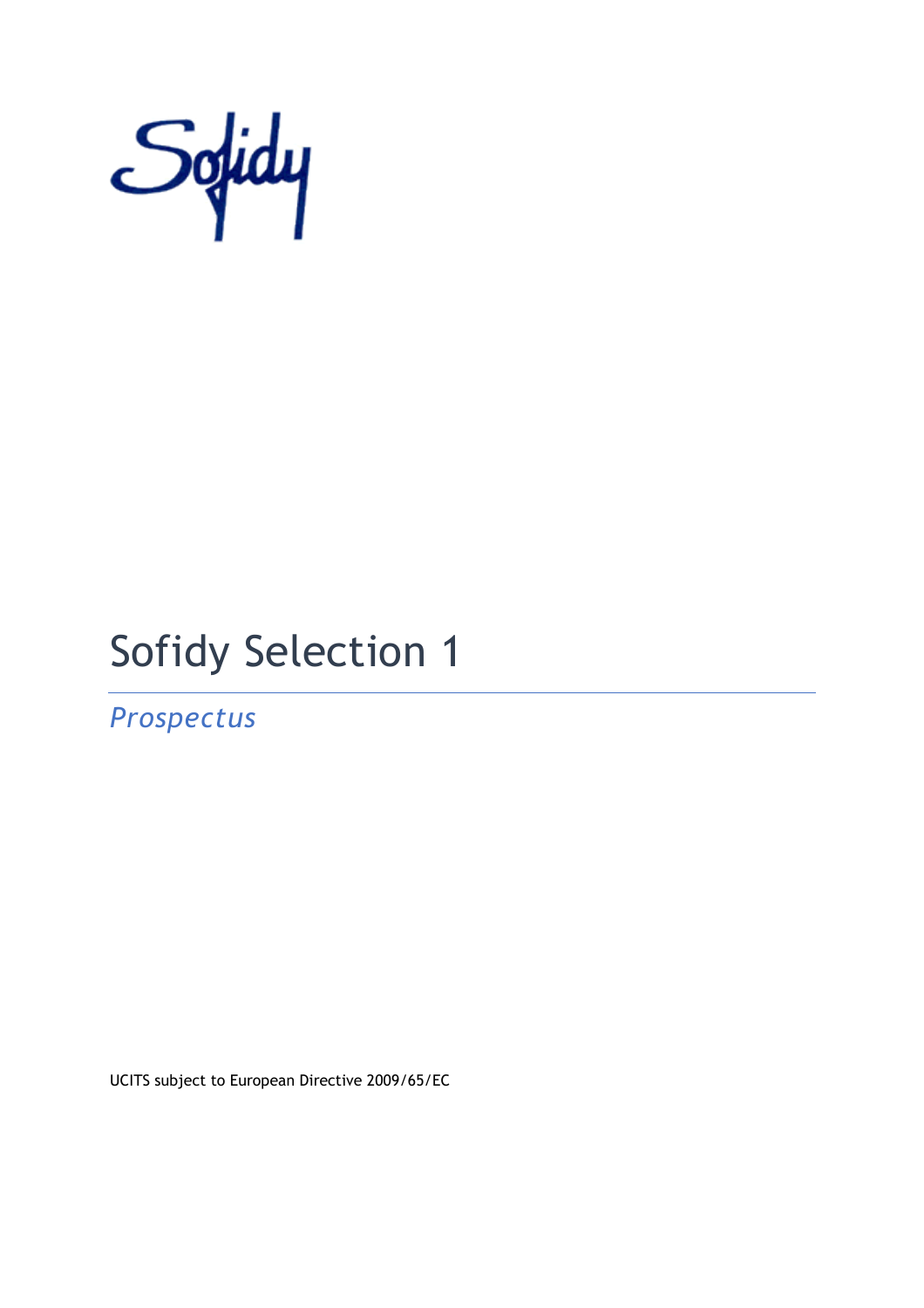

## **1 General terms**

Fund name: Sofidy Selection 1

Legal form: UCITS fund (*Fonds Communs de Placement* or FCP)

Member State in which the UCITS was created: FCP subject to French law

Inception date: 4 November 2014

Date of approval by the French Financial Markets Authority (*Autorité des Marchés Financiers*): 21 February 2014

Expected lifetime: 99 years

Overview of management offer:

|                    |        | Units ISIN Code | of<br>Payment<br>distributable<br>amounts | Accountin | Minimum<br>linitial<br>g currency subscription | Subscribers concerned                                                                                                                                                                                                                                                                                                                                    |
|--------------------|--------|-----------------|-------------------------------------------|-----------|------------------------------------------------|----------------------------------------------------------------------------------------------------------------------------------------------------------------------------------------------------------------------------------------------------------------------------------------------------------------------------------------------------------|
| P Units P-C        |        | n               | FR001169425   Accumulation Euro           |           | 1 unit                                         | All subscribers, in particular<br>retail investors                                                                                                                                                                                                                                                                                                       |
| I Units II-C       |        | FR001169426     | <b>Accumulation</b> Euro                  |           | 100 units                                      | All subscribers, in particular<br>institutional investors                                                                                                                                                                                                                                                                                                |
| GI<br><b>Units</b> | $GI-C$ | FR001334928     | Accumulation Euro                         |           | 100 units                                      | All subscribers, in particular<br>institutional investors                                                                                                                                                                                                                                                                                                |
| C Units C-C        |        | FR001334929     | Accumulation Euro                         |           | 1 unit                                         | Strictly reserved for investors<br>that<br>subscribe<br>directly<br>or<br>through intermediaries<br>thatl<br>provide a discretionary portfolio<br>management service and/or<br>financial investment advice that<br>does not authorise them to retain<br>either<br>fees,<br>management<br>contractually or pursuant to<br>MiFID 2 or national regulations |

Address for requests for the most recent annual report and periodic statement:

The most recent annual and periodic reports and the breakdown of assets will be sent within eight business days after a request in writing by the holder to the asset management company:

• SOFIDY: 303, square Champs Élysées, Evry Courcouronnes 91026 Évry Cedex — Tel.: +33 (0)1 69 87 02 00

These documents are also available on the asset management company's website:

• www.sofidy.com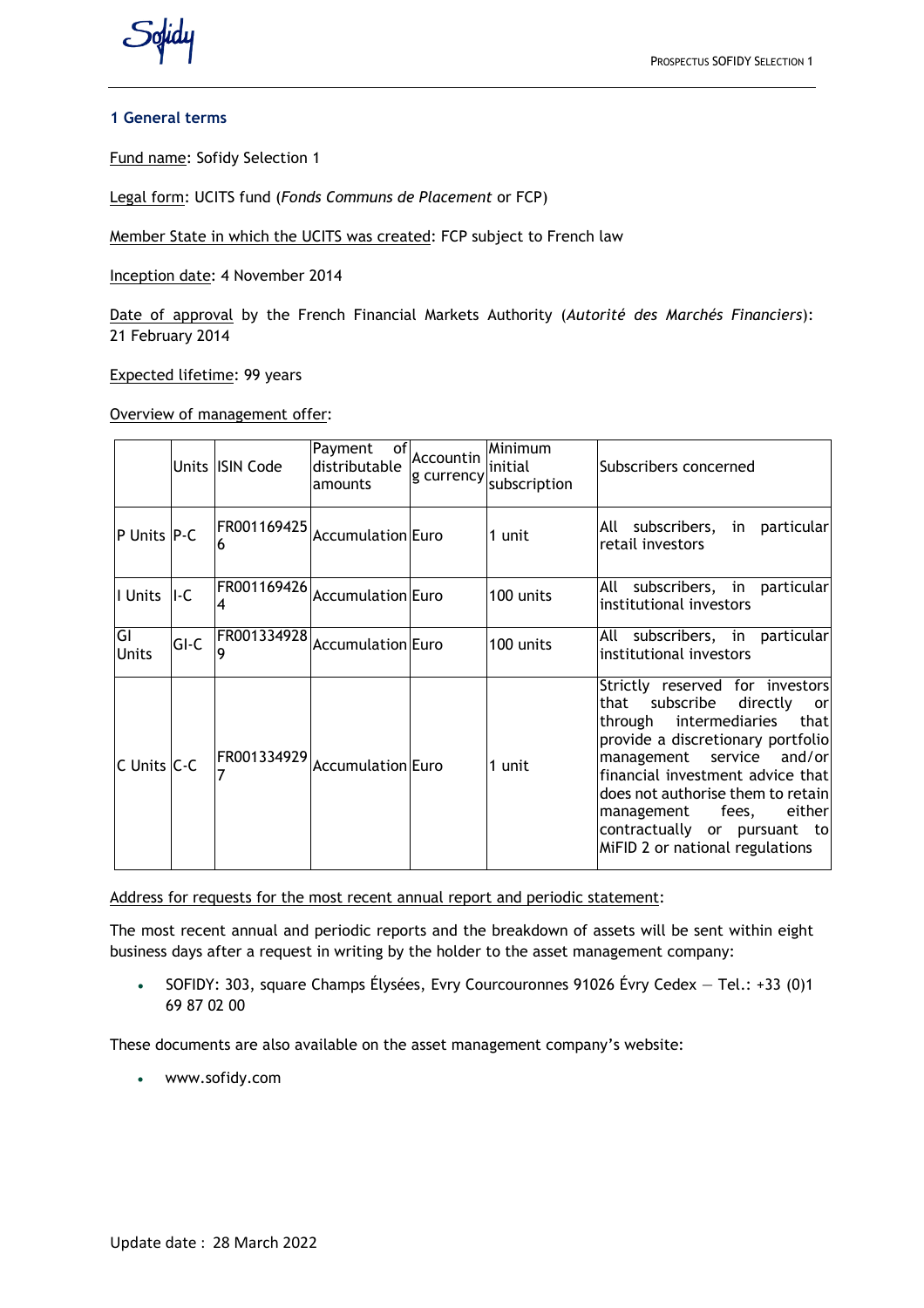

## **2 – Participants**

Asset management company: SOFIDY (303, square Champs Élysées, Evry Courcouronnes 91026 Évry Cedex), French simplified joint stock company — Portfolio management company approved by the AMF on 10/07/2007 under the number GP-07000042

Depositary and custodian: CACEIS BANK (1-3, place Valhubert, 75013 Paris)*Description of the depositary's tasks: CACEIS BANK, an institution approved by the CECEI, is responsible for the roles of depositary, custodian, centraliser of subscription and redemption orders and holding the unit register (the FCP's liabilities).Supervision and management of conflicts of interest: the depositary is independent of the asset management company. Potential conflicts of interest may be identified, particularly when the asset management company has commercial relations with CACEIS BANK other than those arising from its role as the Fund's depositary. In order to manage these situations, the depositary has in place and regularly updates a conflict of interest management policy intended to prevent conflicts of interest that could arise from these business relationships. The purpose of this policy is to identify and analyse potential conflict of interest situations and manage and monitor such situations.Delegated custody functions: CACEIS BANK is responsible for the custody of the Fund's assets. Nevertheless, in order to provide custody services for assets in certain countries, the depositary may sub-delegate the custody function. The description of the delegated custody functions, the list of CACEIS BANK's delegatees and sub-delegatees and the information relating to potential conflicts of interest from these delegations are available on the CACEIS website: www.caceis.com. Updated information is available to investors on request.*

Statutory auditor: KMPG Audit — 1 cours Valmy, 92923 Paris La Défense Cedex, represented par Mr Pascal Lagand.

Marketing agent:

• SOFIDY (303, square Champs Élysées, Evry Courcouronnes 91026 Évry Cedex), a French simplified joint stock company

The list of marketing agents is not exhaustive insofar as, in particular, the Fund's units are listed for trading through Euroclear. Thus, some marketing agent may not be mandated or known to the asset management company.

Delegated fund accountant : CACEIS Fund Administration (1-3, place Valhubert, 75013 Paris)

*To this end, CACEIS Fund Administration has been appointed by the asset management company as delegated accounting manager for the Fund's valuation and administration. CACEIS Fund Administration is responsible for asset valuation, establishing the Fund's net asset value and preparing periodic documents.*

Asset management company's delegated transfer agent: CACEIS BANK (1-3, place Valhubert, 75013 Paris)

# **3 – Operating and management procedures**

**General characteristics**

Characteristics of the units: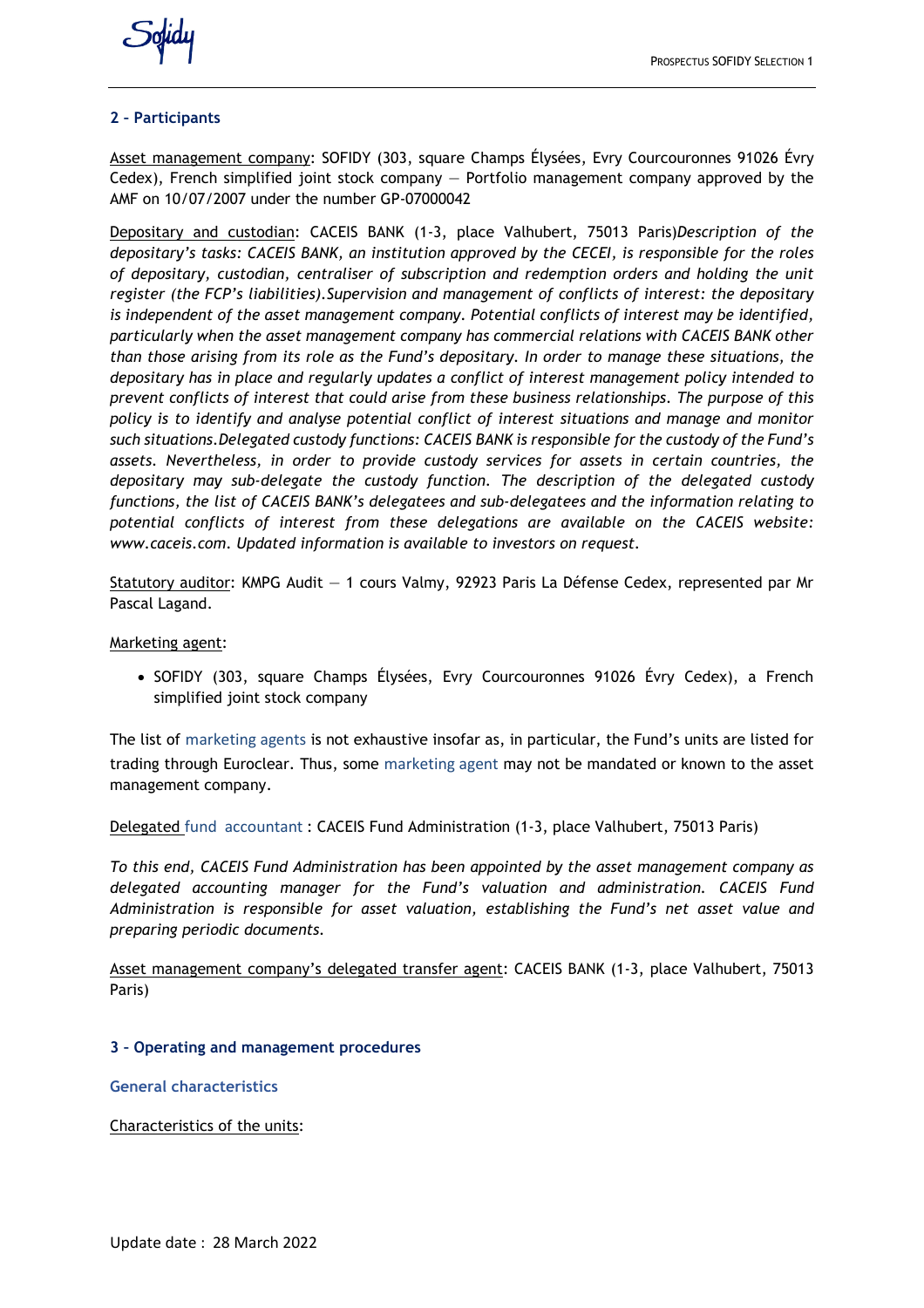

- Nature of the right attached to the unit class: each unit entitles the holder to a share in the co-ownership of the assets and in the distribution of results proportional to the fraction of the assets it represents.
- Securities administration: the issuer's accounts are kept by the depositary (CACEIS BANK). The units are administered by Euroclear France.
- Voting rights: Since it is a mutual fund, no voting rights are attached to the units, as decisions are taken by the asset management company.
- Unit form: bearer.
- Decimalisation of units: shares are decimalised to 1/1000ths.

# Accounting Year-end:

Last trading date of December on the Paris Stock Exchange. The closing date of the first financial year was the last trading date of December 2015.

# Tax regime information:

The UCITS is not subject to corporate income tax and the unitholder is responsible for taxes payable on distributions or capital gains or losses.

The tax regime applicable to sums distributed by the UCITS, or to unrealised or realised capital gains or losses by the UCITS, depends on the investor's specific situation and/or the investment jurisdiction of the UCITS.

Conversion from one class of units to another will be deemed a sale followed by a purchase and will be subject to the same regime as capital gains on securities.

Holders are advised to consult with a specialised adviser regarding any doubts as to their specific tax position.

The Fund is not eligible to be held in a Share Savings Plan (PEA).

# **Special provisions**

# ISIN Code:

- P Unit: FR0011694256
- I Unit: FR0011694264
- GI Unit: FR0013349289
- C Unit: FR0013349297

# Investment objective:

The objective of the Fund is to use discretionary management to outperform the FTSE EPRA/NAREIT Euro Zone Capped benchmark net of dividends reinvested after deduction of management fees over the recommended investment period (over five years) via exposure to equities in the European Union real estate sector and by reconciling financial and non-financial performance.

# Benchmark:

The FCP benchmark is the FTSE EPRA/NAREIT Euro Zone Capped net of dividends reinvested (Bloomberg ticker: NR0EUE).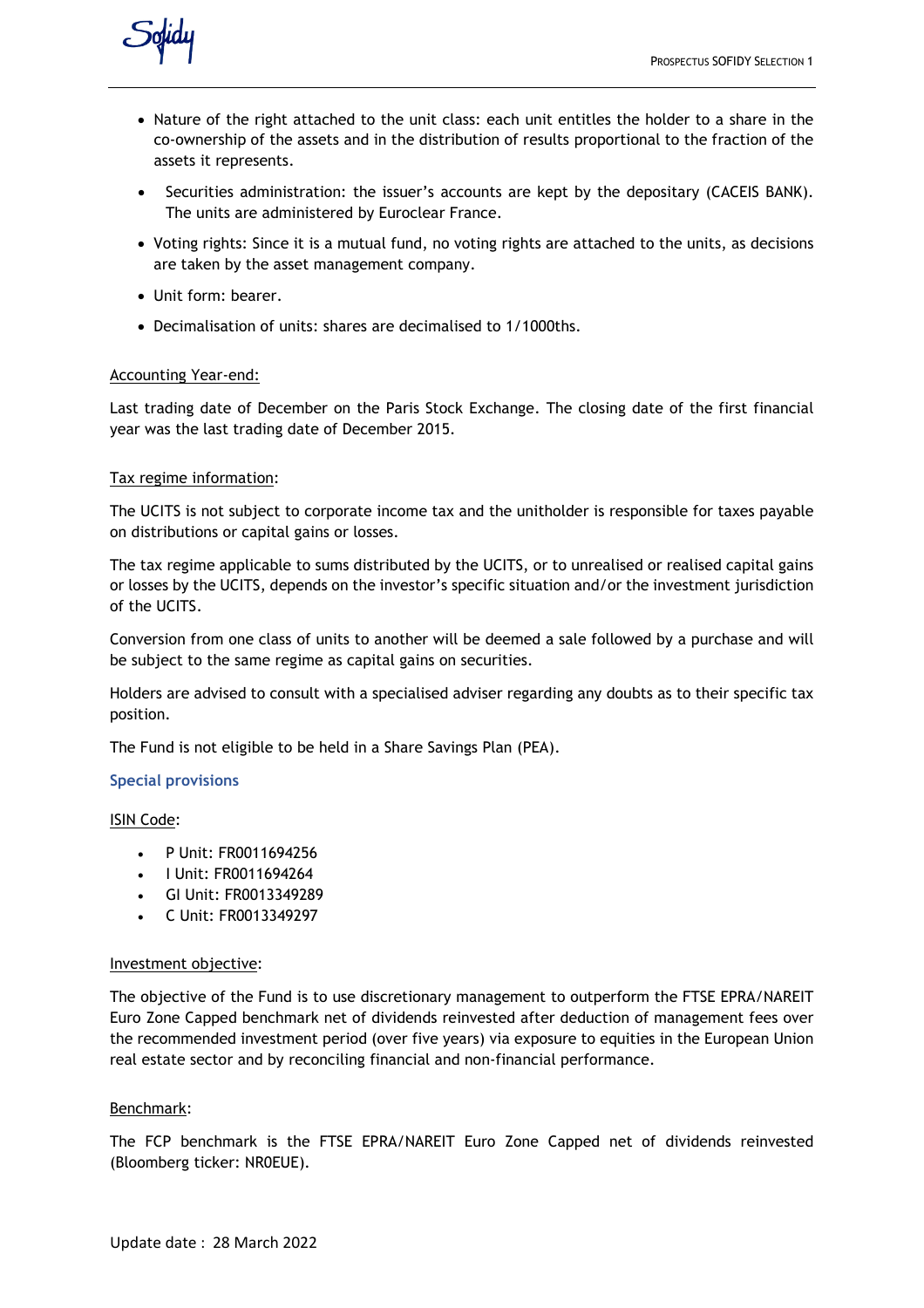

The FTSE EPRA/NAREIT Euro Zone Capped Index is a representative index of listed companies in the Euro Zone active in the real estate sector. It is composed of the listed companies divided into two sub-sectors:

- "Real Estate Investment Companies", regardless of their sub-segment (office park, industrial park, commercial, residential or diversified park);
- "Real Estate Promotion and Management Companies".

The purpose of the portfolio is not to replicate the benchmark. The selection of securities and their weighting in the Fund's portfolio is determined based on the management team's convictions without reference to the presence of those securities and their weighting in the benchmark. Consequently, the change in the net asset value of the UCITS may diverge significantly from that of of the benchmark.

The benchmark is calculated daily at the closing price using the official closing prices of the stock exchanges on which the constituent securities are listed. The closing price of this benchmark is available on the website [www.ftse.com](http://www.ftse.com/)

In accordance with the provisions of Regulation (EU) 2016/1011 of the European Parliament and of the Council of 8 June 2016, the benchmark administrator is listed in the register of administrators and benchmarks maintained by ESMA.

In accordance with Regulation (EU) 2016/1011 of the European Parliament and of the Council of 8 June 2016, the asset management company has a procedure for monitoring the benchmarks used describing the measures to be implemented in the event of substantial changes made to an index or its discontinuation.

## Investment strategy:

# **Strategies used**

The management implemented within the fund consists mainly of investing in shares of companies in the European Union real estate sector (at least 60%) while systematically integrating the environmental, social and governance ("ESG") criteria into the management process.

The fund has the SRI label.

# • **Thematic selection**

The aim of the investment strategy is to select, in order of priority, the following securities:

- listed real estate companies;
- companies operating in the real estate sector (including real estate service companies, developers, and companies in the construction industry);
- companies from other sectors but whose performance may be strongly linked to the real estate sector (including retail chains, infrastructure operators and specialists in the hotel/leisure sector);
- service providers or subcontractors for the real estate sector.

A first investment universe is built from a database provided by a non-financial rating agency (Sustainalytics) renowned for its research and rating of ESG risks as well as the monitoring of controversies. This database includes all securities in developed countries (investment without restrictions regarding market capitalisation size). This first investment universe is then reduced in terms of number of lines in accordance with the defined thematic selection. As the fund's investment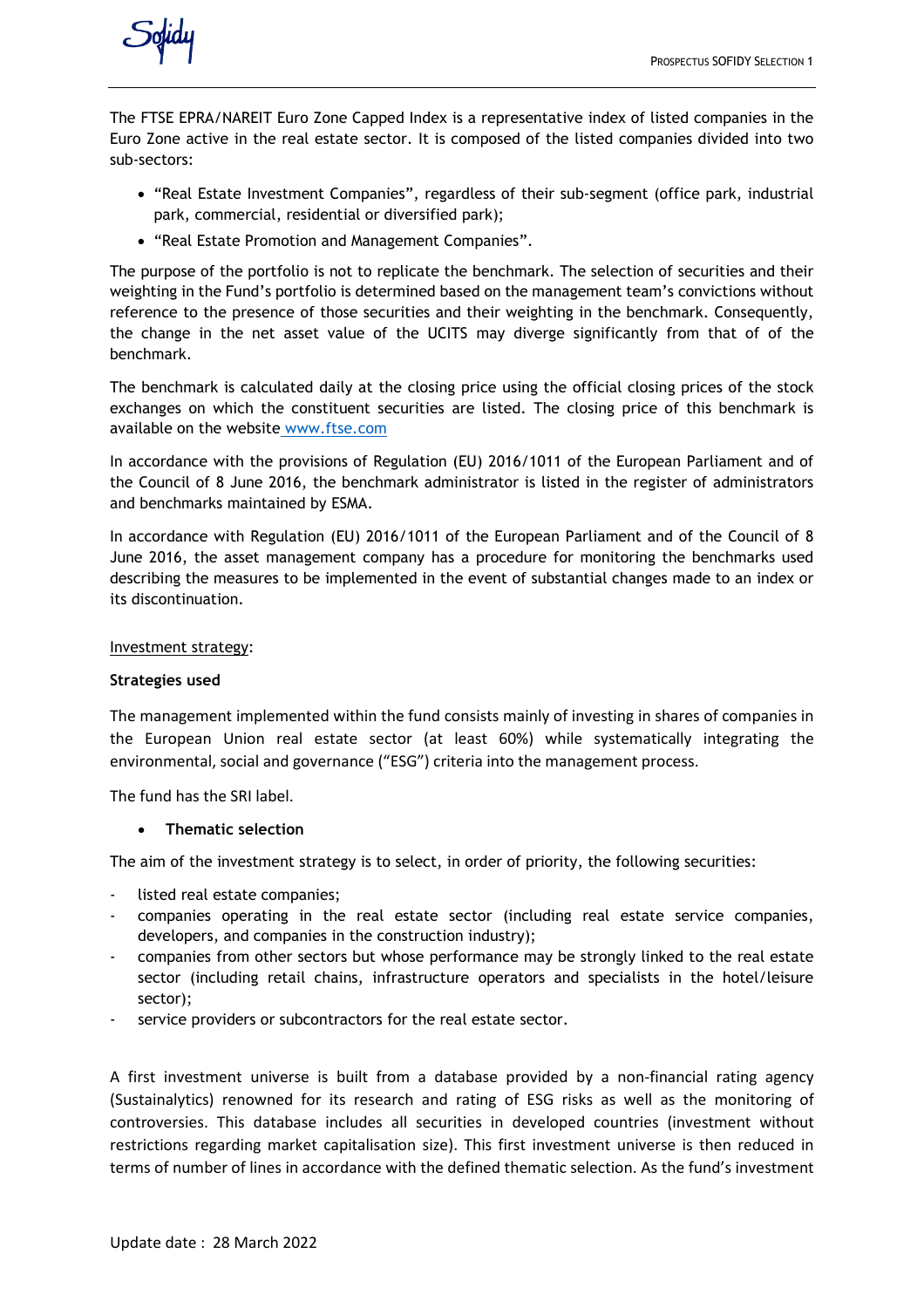

strategy is closely linked to the attainment of environmental and social objectives, SOFIDY ensures that at least 90% of the thematic investment universe is subject to ESG rating.

This external research does not replace the fundamental research conducted by the management teams, but serves to feed the ESG analysis of issuers to ensure a robust approach capable of covering a broad universe.

• **SRI filter**

Once the thematic universe of eligible securities has been defined, and in order to identify investment opportunities within its theme and limit risks over the duration of the investment, the fund implements a non-financial analysis based on a combination of approaches: normative (exclusion of companies in controversial sectors) and "best-in-universe" (selection of the top-rated issuers within the investment universe from an ESG point of view, regardless of their sector of activity). Finally, as described in the section below (Fundamental analysis), ESG criteria are systematically incorporated into the fundamental analysis conducted by the management teams.

# *Normative approach*

The Sofidy Selection 1 Fund applies the management company's exclusion policy. This excludes companies operating in controversial sectors such as arms<sup>[1](#page-5-0)</sup>, pornography and prostitution, as well as companies that derive more than 30% of their revenue from thermal coal (mining, trading or energy production), tobacco and/or marijuana (planting and manufacturing of tobacco products).

In addition, the list of exclusions has been extended for the Sofidy Selection 1 Fund in order to exclude certain behaviours and sectors that could generate ESG risks and adverse impacts on sustainable development issues:

- 1. Weaponry and defence;
- 2. Cloning;
- 3. Trade in wildlife and related products;
- 4. Companies making more than 30% of their revenue from the extraction or production of other fossil fuels deemed controversial due to their source (unconventional deposits<sup>[2](#page-5-1)</sup>) or the technology used (e.g. hydraulic fracture);
- 5. Palm oil.

# *"Best-in-universe" approach*

The "best-in-universe" filter excludes companies with low ratings in terms of ESG criteria. To apply this approach, SOFIDY relies on the research of a renowned non-financial rating agency. Companies in the investment universe are ranked according to their ESG rating and the least virtuous 20% (i.e. the lowest rated) are excluded.

This approach ensures that the fund's ESG rating is improved in line with it investment universe.

<span id="page-5-0"></span> $<sup>1</sup>$  The exclusion of issuers involved in controversial weapons such as cluster munitions or anti-personnel mines applies to all French asset management</sup> companies.

<span id="page-5-1"></span><sup>2</sup> Shale, oil sands, accumulations of methane hydrates.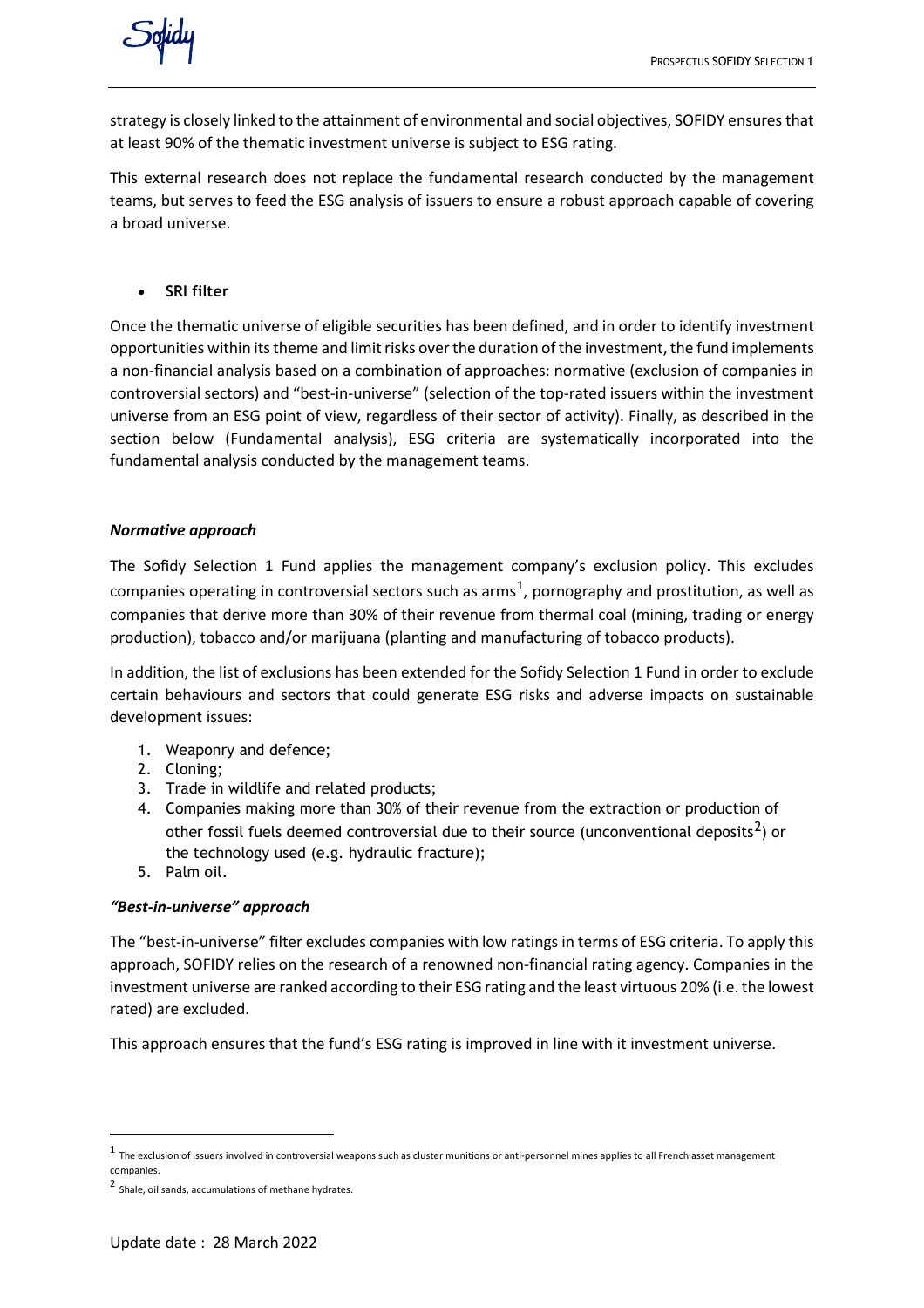

Below are some examples of the criteria taken into account by the non-financial rating agency in the ESG rating of the investment universe :

- **Environment:** carbon impact of activities, land use and biodiversity, emissions and waste management;
- **Social:** employee health and safety, relations with local communities;
- **Governance:** business ethics and corruption risks.

In order to ensure compliance with the objectives of the responsible investment policy, SOFIDY ensures that at least 90% of the investment universe and 90% of issuers in the portfolio in terms of net assets and number of lines are subject to ESG rating.

Up to a maximum of 10% of total assets, the Sofidy Selection 1 Fund may select securities not covered by our service provider's analysis.

# • **Fundamental analysis of securities**

The study of eligible securities with regard to the theme of the fund is then supplemented with a fundamental, financial, non-financial and liquidity analysis of said securities.

SOFIDY believes that the long-term performance of a fund invested in shares of companies in the real estate sector is based on an in-depth analysis of a certain number of points:

# i) For the underlying real estate asset

The fundamental investment criteria are based on:

- the quality of the real estate assets held by the company, in particular with regard to:
	- o their location;
	- o their construction;
- the quality of the management of the company, in particular with regard to:
	- $\circ$  the ability to maintain a high occupancy rate that guarantees an optimised flow of rents, synonymous with yield,
	- o the solidity of the tenants, in particular with regard to their activity,
	- $\circ$  the ability to pool tenants (in terms of number and complementarity of activities) to allow for commercial attractiveness and diversification of rental risk.

In the medium term, investment decisions are also based on:

- the ability to increase rents in the medium and long term;
- the investment strategy (pipeline), or disinvestment strategy, and the quality of the implementation of that strategy in light of the above criteria.

In the longer term as well, the ability of the management of the target company to anticipate:

- consumption and use patterns;
- economic cycles;
- but also certain structural trends such as demographics, population flows and tourism.
	- ii) For the financial aspects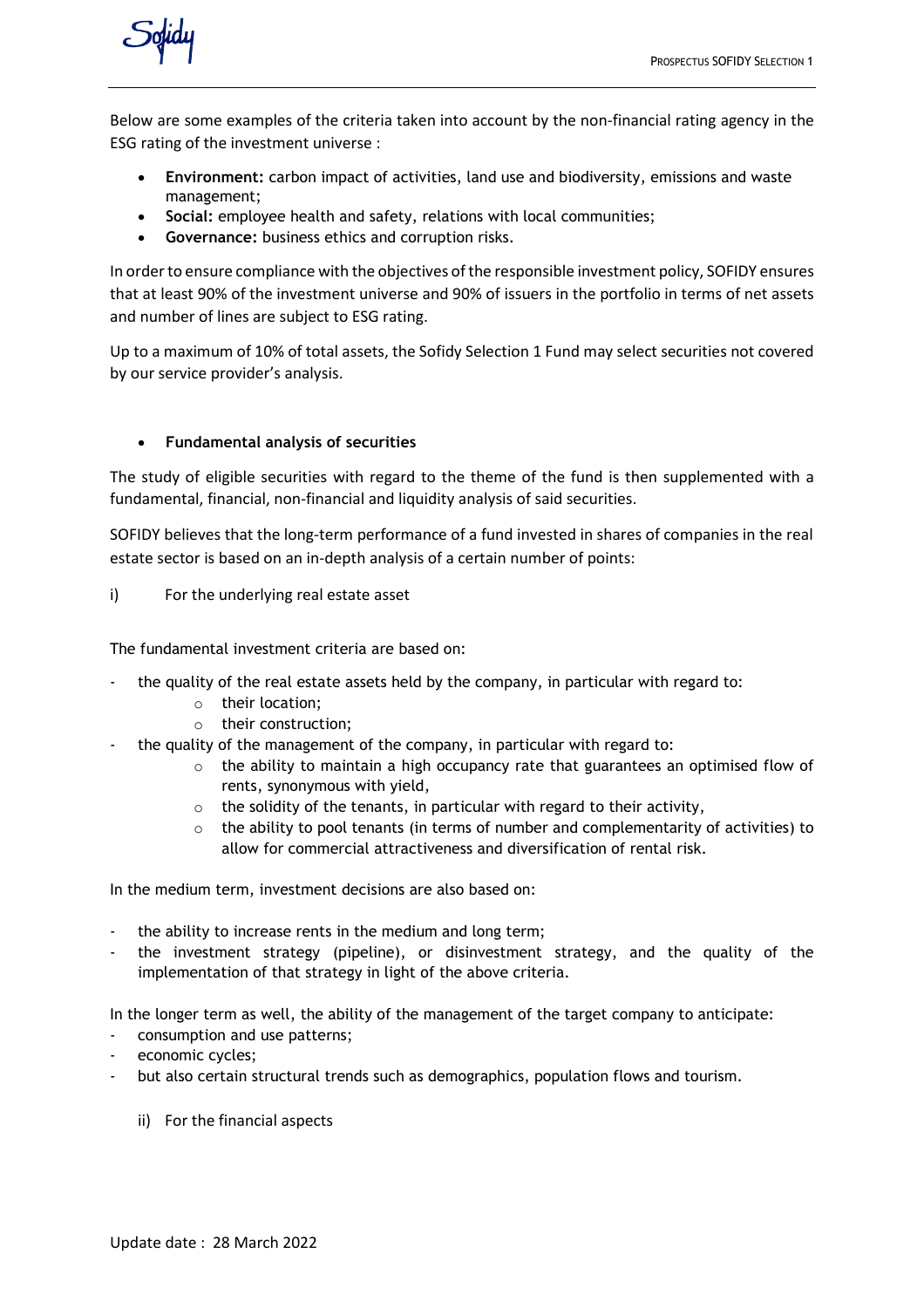

Securities selection is also based on an in-depth financial analysis to ensure the dynamic quality of financial indicators, particularly those relating to cash flow, by distinguishing between recurring and non-recurring income. Particular attention will be paid to:

- stock market multiples (level of valuation of the share compared to its comparables);
- the company's distribution and financing policy.

This management policy may lead SOFIDY to select a limited number of securities (a few dozen) and invest in small capitalisation securities.

This investment strategy may expose the Fund to currency risk with investments denominated in currencies other than the euro (not more than 20% of its assets).

iii) With regard to non-financial aspects

To ensure that ESG criteria are taken into account in the fundamental analysis, a non-financial analysis is also carried out internally on the basis of an analysis grid, for all securities in the portfolio.

Thus, each investment proposal must first be validated by an internal rating to ensure that it meets the responsible investment policy objectives for inclusion in the portfolio.

The non-financial analysis of companies is made up of three pillars designed to identify the main ESG risks and opportunities:

- **• Governance:** corporate governance is a key factor in performance and risk management. The teams are particularly interested in establishing a governance model that follows clear rules and structured checks and balances in order to compensate for the shortcomings of traditional structures that can have negative impacts on a company's performance over the long term.
- **• Social and societal**: the analysis also focuses on the company's social responsibility vis-à-vis its employees (talent retention, social inclusion, etc.) as well as the use of the Company's assets to boost social progress and/or regional attractiveness.
- **• Environment:** the fundamental study takes into account the processes put in place by the companies to control the environmental risks associated with the real estate sector. In particular, the management teams carry out in-depth analyses of the main challenges and actions related to the energy transition.

All of these criteria make it possible to establish an ESG assessment of the company in terms of risks and opportunities, in the form of a ratings grid (a score of 100% representing a maximum ESG risk and a score of 0% a maximum ESG opportunity). Listed companies recognised as financial opportunities and with an attractive ESG profile (rating below 80%) are included in the portfolio in accordance with a weighting system that remains at the discretion of the manager.

In the event that a security no longer meets the investment criteria previously set due to a change in strategy or a controversy, the stake in the issuer will be sold in the best interests of the unitholders.

# • **Methodological limitations**

The main methodological limitations associated with the investment strategy are:

**•** The use of an external non-financial rating agency (Sustainalytics): the management teams take into account the ESG risk rating and the carbon footprint calculation prepared by a recognised non-financial rating agency. The use of this agency may lead to a lack of transparency and completeness on the indicators used for the ESG assessment of issuers, delays in updating information that is out of the control of the management team and difficulties in checking the relevance and quality of the data provided;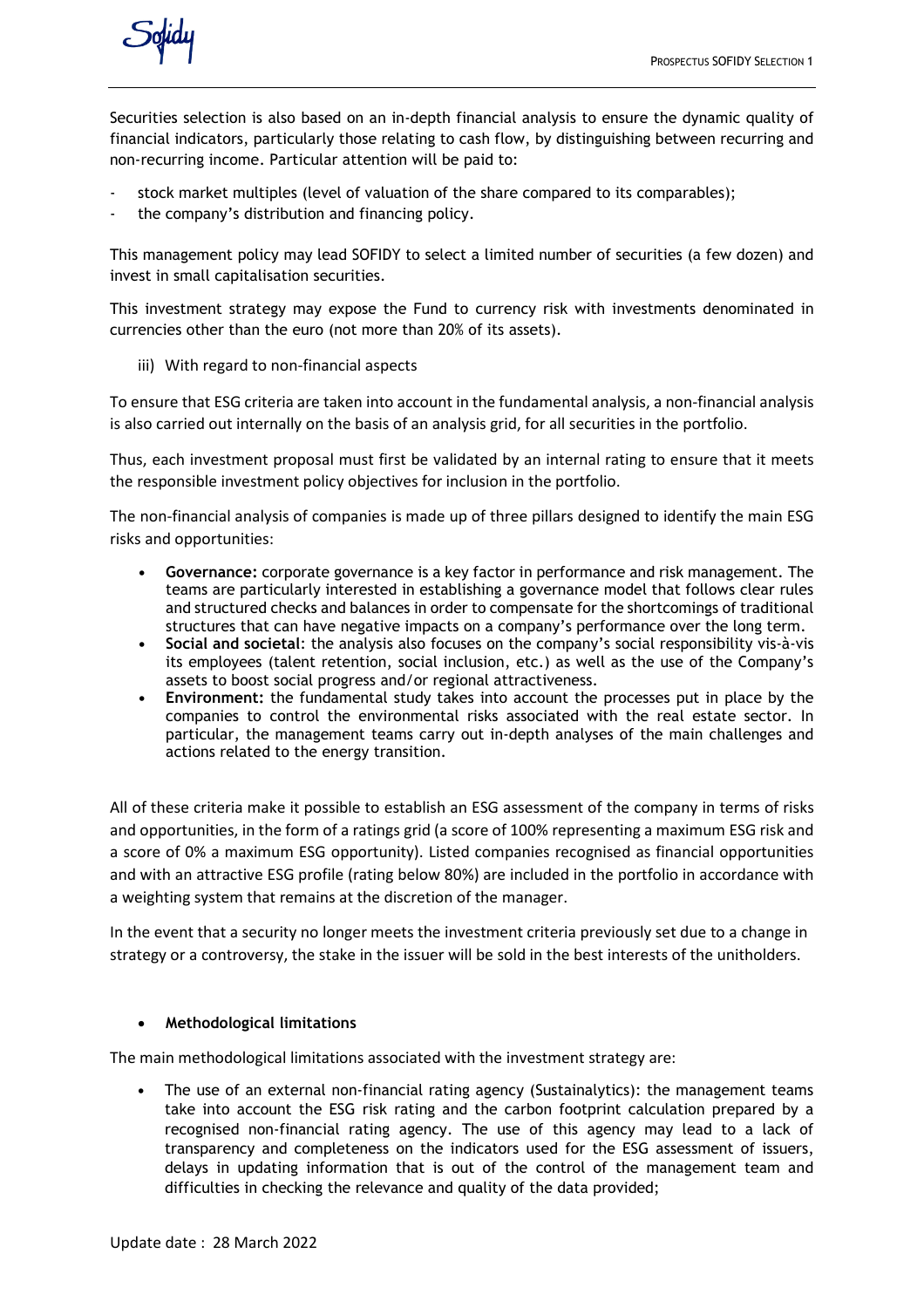

**•** Investment in securities not covered by the analysis of the external non-financial rating agency: this possibility only concerns a maximum of 10% of the fund's portfolio, in terms of net assets and number of credit lines.

Finally, the management company undertakes to identify the potential negative impacts of its investments in accordance with Regulation (EU) 2019/2088 on sustainability-related disclosures in the financial services sector, with the exception of indicators relating to biodiversity, for which it is unable to collect and use data. The main negative impact that has been identified is that of the contribution of investments to climate change. In this context, a carbon assessment is carried out monthly at fund level. The other negative impacts identified by the fund and the results of the analyses will be communicated annually in the ESG reports.

For more detailed information on the ESG criteria used and the methodology applied, please refer to the updated SRI Transparency Code which is available on our website at the following address[:](http://www.sofidy.com/) [www.sofidy.com.](http://www.sofidy.com/)

The fund promotes environmental characteristics as described in Article 8 of the SFDR Regulation. However, the fund does not commit to making sustainable investments and does not take into account the EU criteria for environmentally sustainable economic activities within the meaning of Regulation (EU) 2020/852 of 18 June 2020 on the establishment of a framework to facilitate sustainable investment (the "Taxonomy Regulation") and the alignment of its portfolio with this taxonomy regulation is not assessed. Therefore, the Do No Significant Harm principle does not apply to any of this fund's investments.

# **Eligible asset classes**

• Assets (excluding embedded derivatives)

#### Shares

The Fund shall have at least 60% and up to 100% exposure to the European Union real estate equity market. Management choices may result in portfolio exposure to small capitalisation companies.

The Fund may also invest in the real estate equity market outside the European Union.

#### Debt securities and money market instruments

The Fund may invest up to 40% of its assets in debt securities and money market instruments denominated in the currencies of European Union countries and of public or private issuers whose registered office is located in the European Union (without rating criteria).

#### UCITS units or shares

The Fund may invest up to 10% of its assets in units or shares of French or foreign UCITS or in units or shares of investment funds governed by French law or established in other Member States of the European Union or investment funds established under foreign law that meet the four criteria of Article R214-13 of the French Monetary and Financial Code, without any classification constraints.

The Fund may invest in the UCITS or AIF(s) managed by SOFIDY or a related company.

#### • Derivative instruments

The Fund may invest up to 100% of its assets in forward financial instruments traded on French or foreign regulated markets to hedge the portfolio against equity, interest rate and currency risks or to expose it to equity, interest rate and currency risks, without seeking overexposure, to achieve the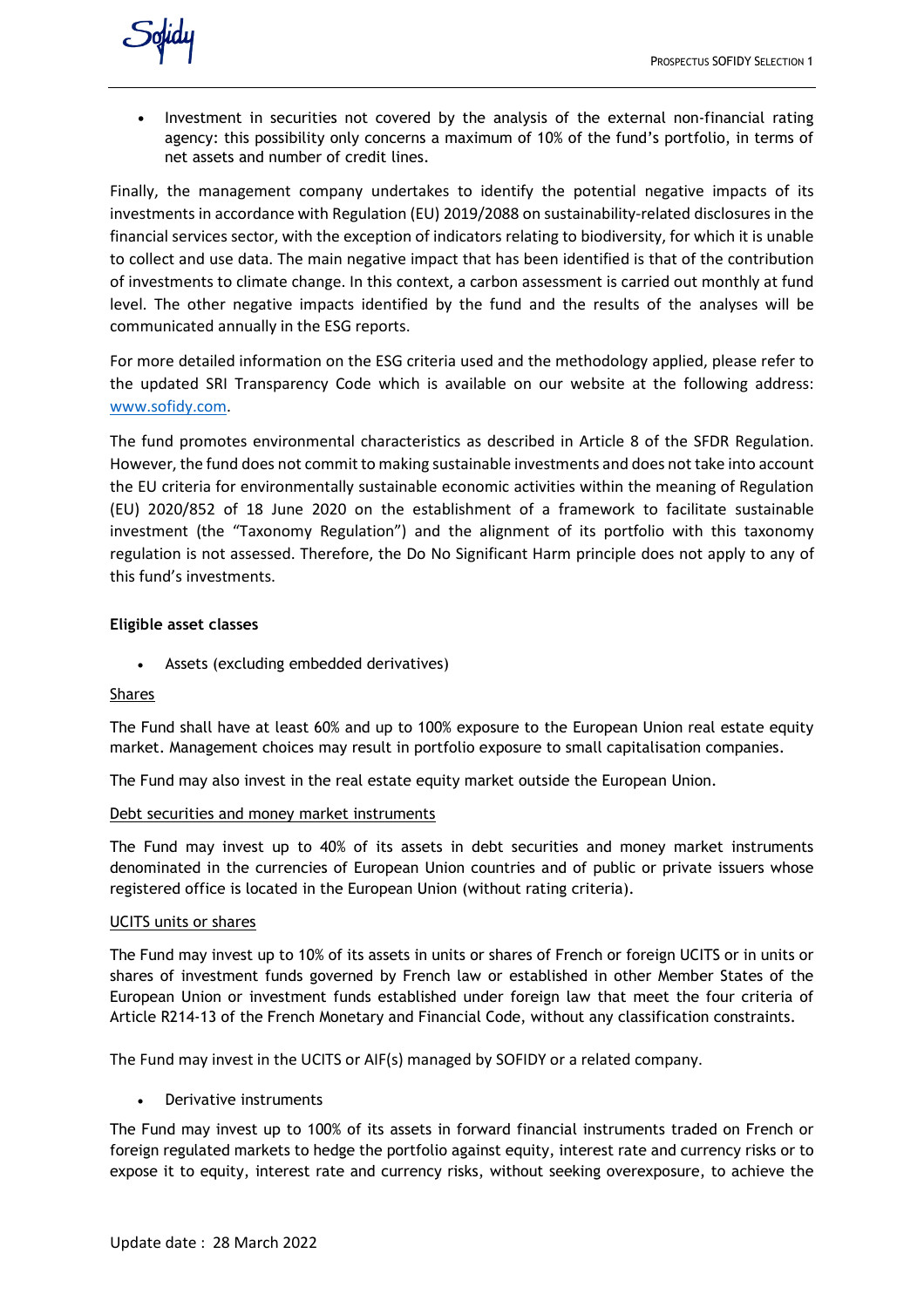

management objective. These actions may be carried out through futures, options or currency forwards.

Only simple forward financial instruments shall be eligible for investment.

Securities with embedded derivatives

The Fund may invest up to 20% of its assets in securities with embedded derivatives (warrants, subscription warrants or convertible bonds) for the purpose of exposure to equity, interest rate and exchange rate risks, without seeking overexposure.

Securities with embedded derivatives that include only simple forward financial instruments shall be eligible for investment.

• Deposits and cash

The Fund may hold cash on an ancillary basis to cover redemptions of units by investors and for other reasons.

The Fund may make deposits of up to 40% of its assets to optimise cash management.

• Cash borrowings

The Fund may borrow up to 10% of its assets in cash from time to time in order to cover either a timing difference between purchases and sales of securities on the market or redemptions.

• Temporary acquisitions and disposals of securities

None.

#### Risk profile:

Your money will be primarily invested in financial instruments selected by the management company. These instruments will fluctuate in keeping with markets.

The Fund's risk profile is appropriate for investors seeking to invest long-term in a portfolio of exchange-listed securities.

The Fund may be exposed to the following risks:

• Risk of capital loss

The UCITS offers no performance or capital guarantees. Accordingly, the capital originally invested may not be fully repaid.

Risk of discretionary management

The Fund's discretionary management style is based on anticipated changes in various markets and/or selection of securities. There is a risk that the UCITS is not invested at all times on the most highperforming markets or securities. The Fund's performance may therefore fall below the management objective. The Fund's net asset value may also decline.

• Equity risk

The Fund may be at least 60% and at most 100% exposed to equities. Equity markets may experience significant fluctuations depending, *inter alia*, on expectations for the global economy and company earnings. In the event of a market decline, the Fund's net asset value may fall.

Sector risk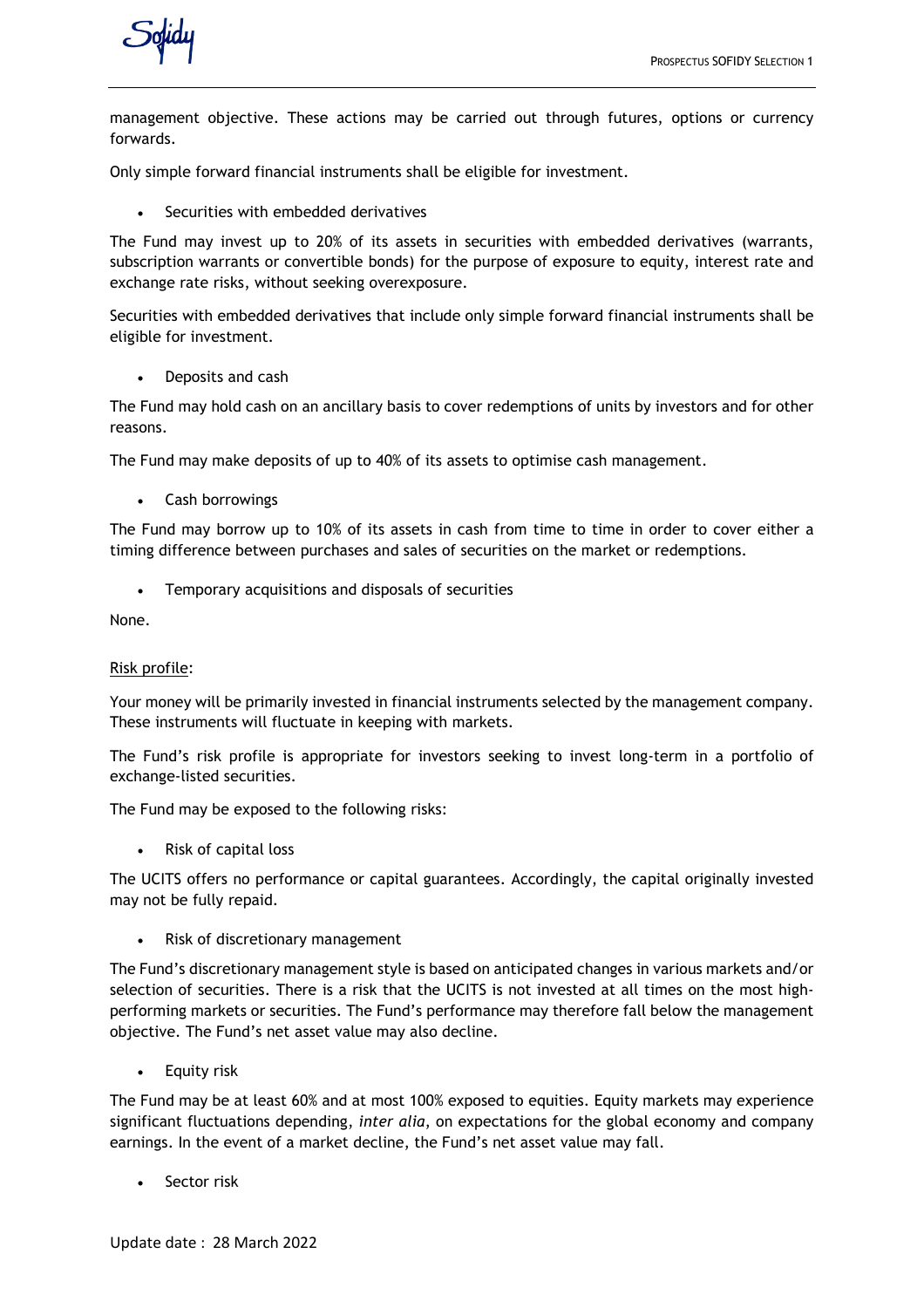

As the Fund invests in a specialised sector, it may be subject to greater risk (and volatility) than more diversified investments within a larger range of securities covering several sectors. The Fund's net asset value may therefore decline more quickly.

• Liquidity risk

The Fund may invest in small capitalisation shares and it may also have exposure to the debt of small and medium capitalised companies or in securities which, given their specific characteristics, may pose a liquidity risk. Since the volume traded in these securities is smaller, market downturns are more acute and abrupt than for large caps. The Fund's net asset value may therefore decline more quickly.

• Interest rate risk

The Fund may invest in interest-rate products. If rates increase, the value of interest-rate products may drop and result in a decline in the Fund's net asset value. Investors should also note that the price of equities, especially equities in the real estate sector, may be indirectly affected by changes in interest rates.

• Credit risk

Credit risk is the risk of a drop in credit quality of or default by an issuer. The value of debt securities in which the Fund may invest may result in a decline in the Fund's net asset value.

Risk related to the use of derivative instruments

The risk related to management techniques is the risk that losses are magnified due to the use of simple forward financial instruments such as derivatives (futures and/or options). A decline in the net asset value may therefore be magnified.

• Currency risk

The Fund may be subject to currency risk. This is the risk of a drop in the investment currencies in relation to the portfolio's reference currency, which is the euro. If a currency falls in relation to the euro, the net asset value will decline.

• Sustainability risk:

Sustainability risk is an environmental, social or governance event or condition that, if it occurs, could have an actual or potential negative impact on the value of the investments made by the fund.

This risk is related to various risks that may result in unforeseen losses that could affect the investments and financial position of the fund. Three risks seem to dominate in terms of probability and materiality if they were to occur:

- (i) Climate-related and biodiversity loss events attributable to climate change (e.g. physical risks such as sustained increases in temperatures, sea level rise, floods, fires, droughts and other meteorological disasters) or the company's response to climate change (e.g. transition risks related to regulatory, technological or market risks, etc.). The exposure of this fund's assets to these events increases with the frequency of extreme weather events.
- (ii) Cybersecurity risks associated with the increasing use of digital technologies in all sectors. As cyber attacks become more sophisticated, the exposure of this fund's assets to fraud, theft and cyber attacks increases.
- (iii) The risk of a pandemic (a pandemic being defined as an epidemic occurring worldwide or in a very large area, crossing international borders and generally affecting a large number of people) can slow the economy. Despite the significant advances in medicine over the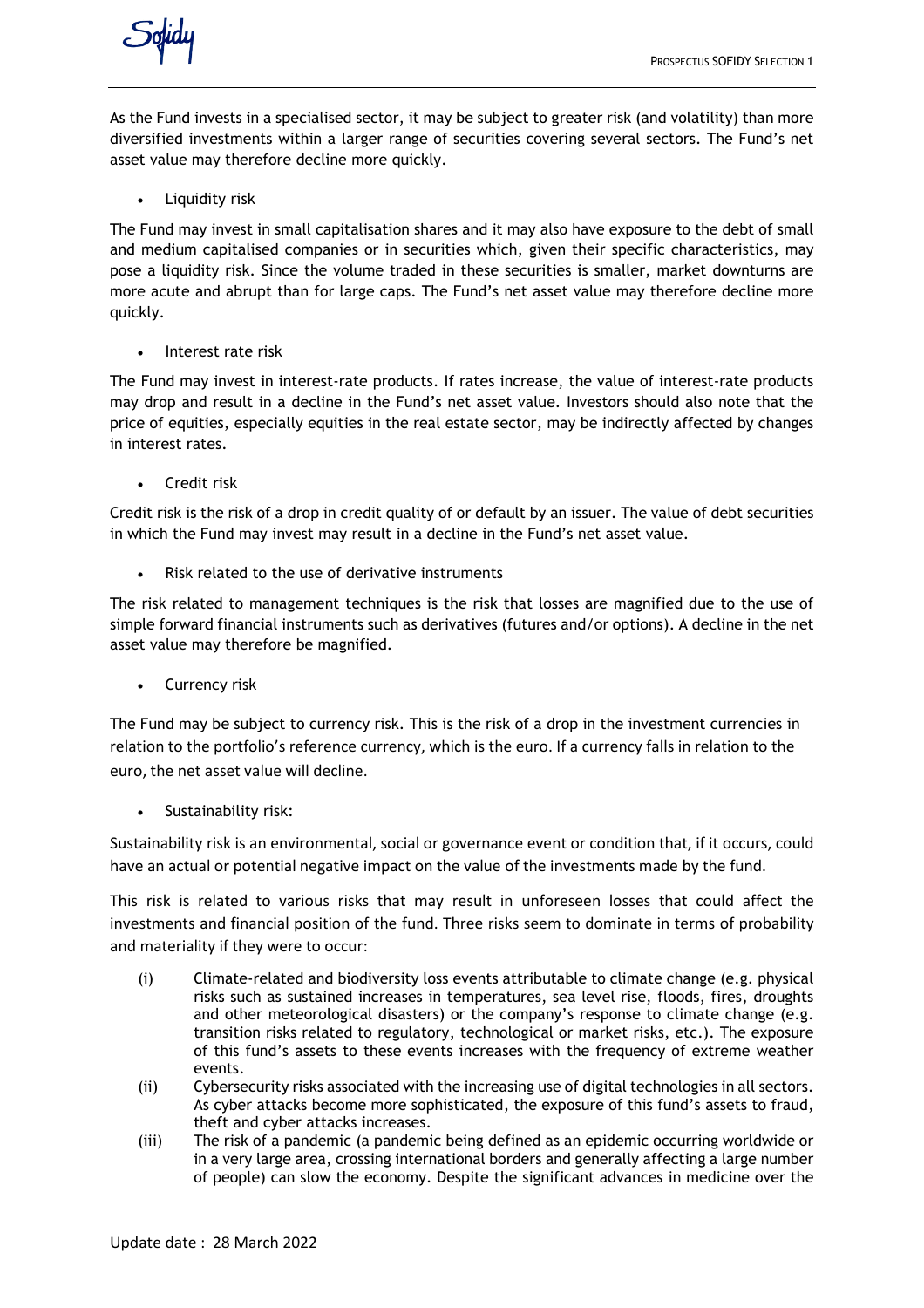past centuries, epidemics pose a significant threat to society and a wide range of economic sectors.

Social events (e.g. inequality, integration, labour relations, accident prevention, investment in human capital, change in customer behaviour, product quality and safety, sales practices, etc.) or governancerelated shortcomings (e.g. significant and recurring breaches of international agreements, corruption, etc.) also translate into sustainability risks.

Subscribers affected (including profile of investor type):

- P Units: all subscribers, in particular retail investors;
- I and GI Units: all subscribers, in particular institutional investors;
- C Units: strictly reserved for investors that subscribe directly or through intermediaries that provide a portfolio management service under authorisation and/or financial investment advice that does not authorise them to retain management fees, either contractually or pursuant to MiFID 2 or national regulations.

Units of the Fund are not open to investors classified as "U.S. Persons", as defined by Regulation S of the SEC (Part 230-17 CFR 230.903).

The Fund is not, and will not be, registered tor the purposes of the U.S. Investment Company Act of 1940. Any resale or transfer of units to the United States of America or to a "U.S. Person" may constitute a violation of U.S. law requiring the prior written consent of a fund's asset management company. Those wishing to acquire or subscribe to units must certify in writing that they are not "U.S. Persons".

The asset management company has the power to impose restrictions on (i) on the holding of units by a "U.S. Person" and thus order the forced sale of the units held or (ii) the transfer of units to a "U.S. Person". This power also extends to any person who (a) appears to be directly or indirectly in breach of the laws and regulations of any country or any governmental authority or (b) could, in the opinion of the Fund's asset management company, cause damage to the Fund that it would not otherwise have incurred or suffered.

The offering of units has not been authorised or rejected by the SEC, the special commission of a U.S. state or any other U.S. regulatory authority, nor have such authorities offered an opinion or sanctioned the merits of this offer, nor the accuracy or adequacy of the documents relating to this offer. Any statement to that effect is illegal.

All unitholders must immediately inform the Fund's asset management company should they become a "U.S. Person". Unitholders who become "U.S. Persons" will no longer be authorised to acquire new units and may be required to sell their units at any time to persons not qualified as "U.S. Persons". The Fund's asset management company reserves the right to order the forced sale of any unit held directly or indirectly by a "U.S. Person", or if the units are held by any other person deemed to be against the law or the Fund's interests.

# Standard profile:

The Fund is targeted towards a type of investor that wishes to gain exposure to the equity markets of the European Union real estate sector and therefore accepts irregular price changes by the UCITS. The reasonable amount to invest in this UCITS depends on the investor's personal situation. To determine this, investors should consider their personal assets, current needs and the recommended investment period, as well as their risk appetite. In any event, sufficiently diversified investments are strongly recommended to avoid exposure solely to the risks of the UCITS.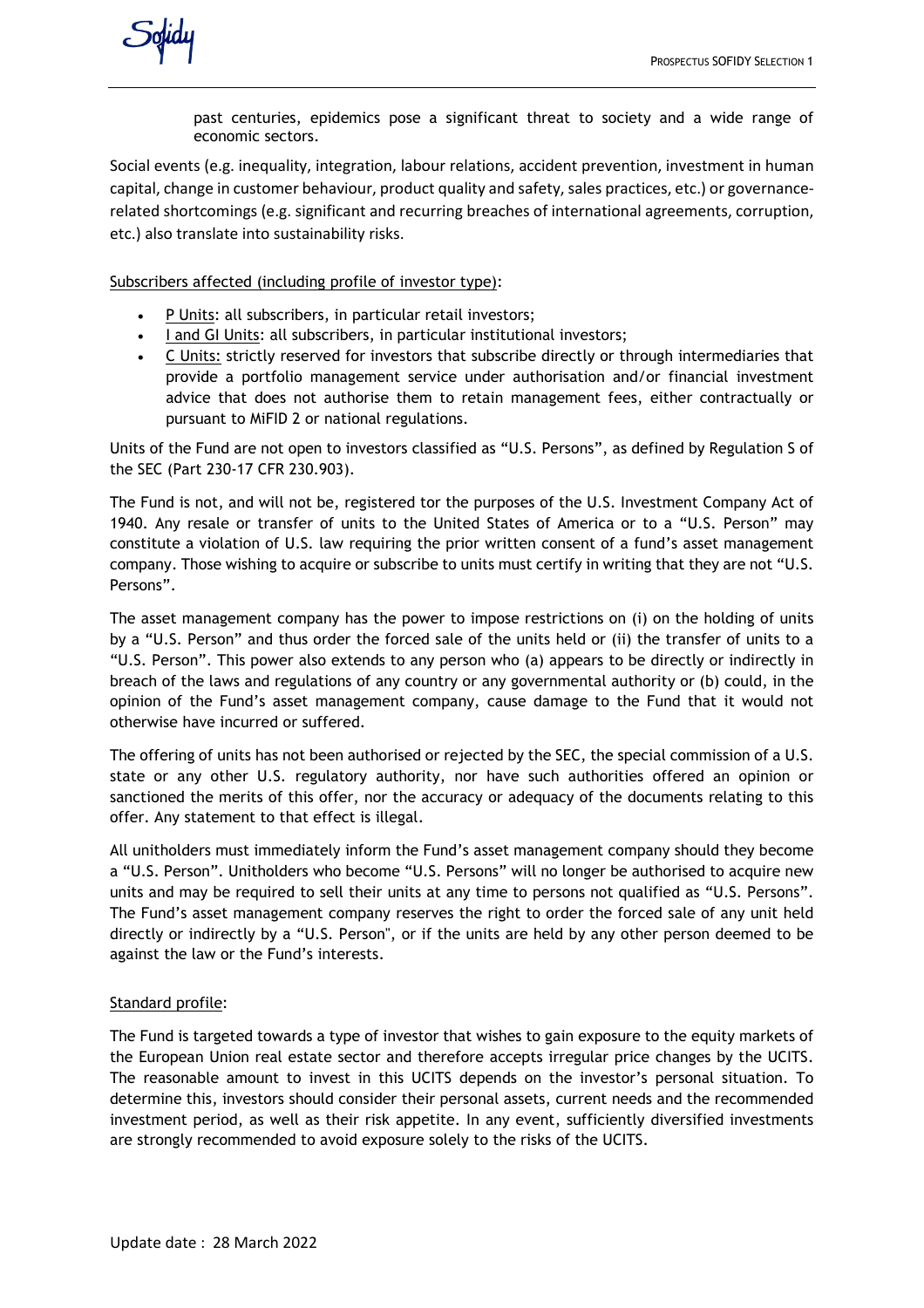

## Recommended investment period: greater than five years

Determination and allocation of the distributable amounts:

- P Units: Accumulation
- I Units: Accumulation
- GI Units: Accumulation
- C Units: Accumulation

Distributable amounts are comprised of:

- the net result plus retained earnings plus or minus the balance of the income adjustment account;
- realised capital gains, net of expenses, less realised losses, net of expenses, recognised during the financial year, plus net capital gains of the same nature recognised during previous financial years not yet distributed or capitalised, plus or minus the balance of the capital gains adjustment account.

Units or share characteristics:

| Unit<br>ls. | <b>ISIN Code</b>            | Payment of Accounti<br>distributabl ng<br>e amounts | currency | <b>Minimum</b><br>initial<br>subscription<br>amount | Minimum<br>subsequen<br>t<br>subscripti<br>on | Subscribers concerned                                                            | Initial<br>unitl<br>value  |
|-------------|-----------------------------|-----------------------------------------------------|----------|-----------------------------------------------------|-----------------------------------------------|----------------------------------------------------------------------------------|----------------------------|
| $P-C$       | FR00116942 Accumulati<br>56 | on                                                  | Euro     | 1 unit                                              | 1 unit                                        | All<br>subscribers,<br>particular retail investors                               | $^{\sf in}$ $\epsilon$ 100 |
| II-C        | FR00116942 Accumulati<br>64 | on                                                  | Euro     | 100 units                                           | 1 unit                                        | All<br>subscribers,<br>in<br>institutional €1,000<br>particular<br>linvestors    |                            |
| GI-C        | FR00133492 Accumulati<br>89 | on                                                  | Euro     | 100 units                                           | 1 unit                                        | lall.<br>subscribers,<br>in<br>institutional €10,000<br>particular<br> investors |                            |
| $C-C$       | FR00133492 Accumulati<br>97 | on                                                  | Euro     | 1 unit                                              | 1 unit                                        | lall.<br>in<br>subscribers,<br>institutional €100<br>particular<br>investors     |                            |

#### Terms of subscription and redemption:

Subscription and redemption requests are centralised on each net asset value calculation day (D) before 12.30 pm and are executed on the next business day on the basis of the net asset value calculated and dated on day D (published on D+1). The period between the subscription or redemption clearing date and the settlement/delivery date is three working days. Subscription and redemption orders are received and cleared every day at 12.30 pm at CACEIS BANK, 1-3 place Valhubert, 75013 Paris.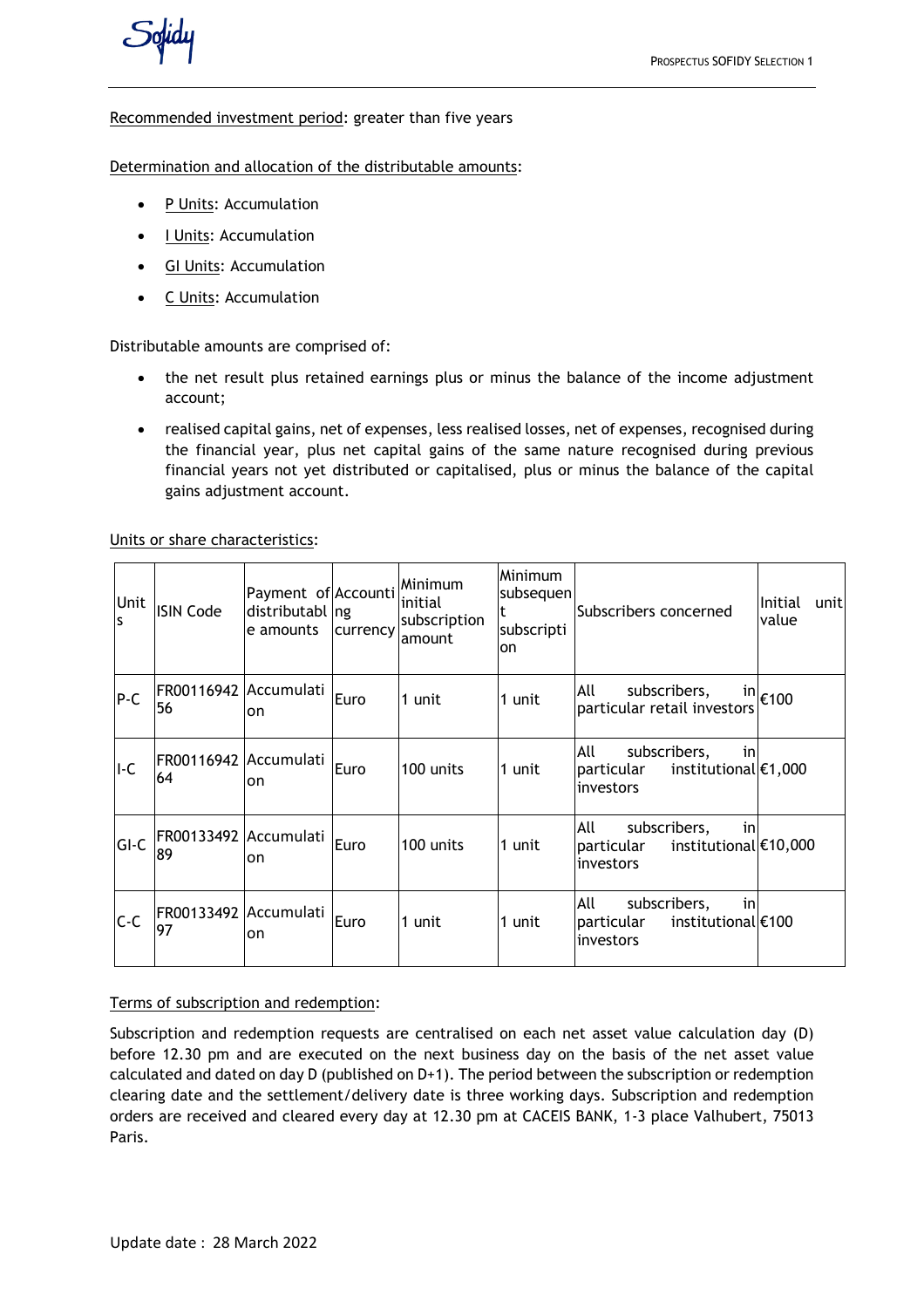

Unitholders should note that orders sent to intermediaries other than CACEIS BANK must comply with the cut-off time for the clearance of orders, which applies to said intermediaries through CACEIS BANK. Consequently, such intermediaries may apply their own cut-off times earlier than those mentioned above to comply with their deadline for sending orders to CACEIS BANK.

The net asset value is calculated daily, except on public holidays in France and/or when the Paris Stock Exchange is closed. The net asset value is available from the asset management company (SOFIDY, 303 square des Champs-Élysées, Evry Courcouronnes 91026 Évry Cedex), on the asset management company's website (www.sofidy.com) and from the depositary (CACEIS BANK, 1-3 Place Valhubert, 75013 Paris).Orders are executed in accordance with the table below:

| D: Net asset value calculation day                                           | D+1 business day                                | $D+3$ business days                                    |
|------------------------------------------------------------------------------|-------------------------------------------------|--------------------------------------------------------|
| Centralization of subscription and<br>redemption orders before 12:30<br>p.m. | Publication of the net<br>asset value for day D | Delivery of subscriptions<br>Settlement of redemptions |

A switch from one category of shares to another is carried out by means of a request to redeem the shares of the category owned, followed by a request to subscribe for shares of another category. Investors' attention is therefore drawn to the fact that the switch from one category of units to another invokes the tax regime for capital gains or losses on financial instruments.

## **Fees and commissions**

## Entry and exit charges:

Entry and exit charges either increase the subscription price paid by the investor or reduce the redemption price. The charges retained by the UCITS compensate it for the costs it must pay to invest or divest the entrusted assets. Charges that are not paid to it revert to the asset management company, the marketers, etc.

| Charges to be borne by<br>the<br>levied<br>from   Base<br>investor,<br>subscriptions or redemptions |                                   | Rate scale                                                                                |
|-----------------------------------------------------------------------------------------------------|-----------------------------------|-------------------------------------------------------------------------------------------|
| Subscription fees payable to third<br>parties                                                       | Net asset value x number of units | P Units: 4% maximum<br>I Units: 3% maximum<br>GI Units: 1% maximum<br>C Units: 4% maximum |
| Subscription fees taken<br>by the<br><b>UCITS</b>                                                   | Net asset value x number of units | 0%                                                                                        |
| Redemption fees payable to third<br>parties                                                         | Net asset value x number of units | 0%                                                                                        |
| Redemption fees payable to the<br><b>UCITS</b>                                                      | Net asset value x number of units | 0%                                                                                        |

Operating and management charges :

These charges cover all fees invoiced directly to the UCITS, except for:

transaction fees (brokerage and transfer fees);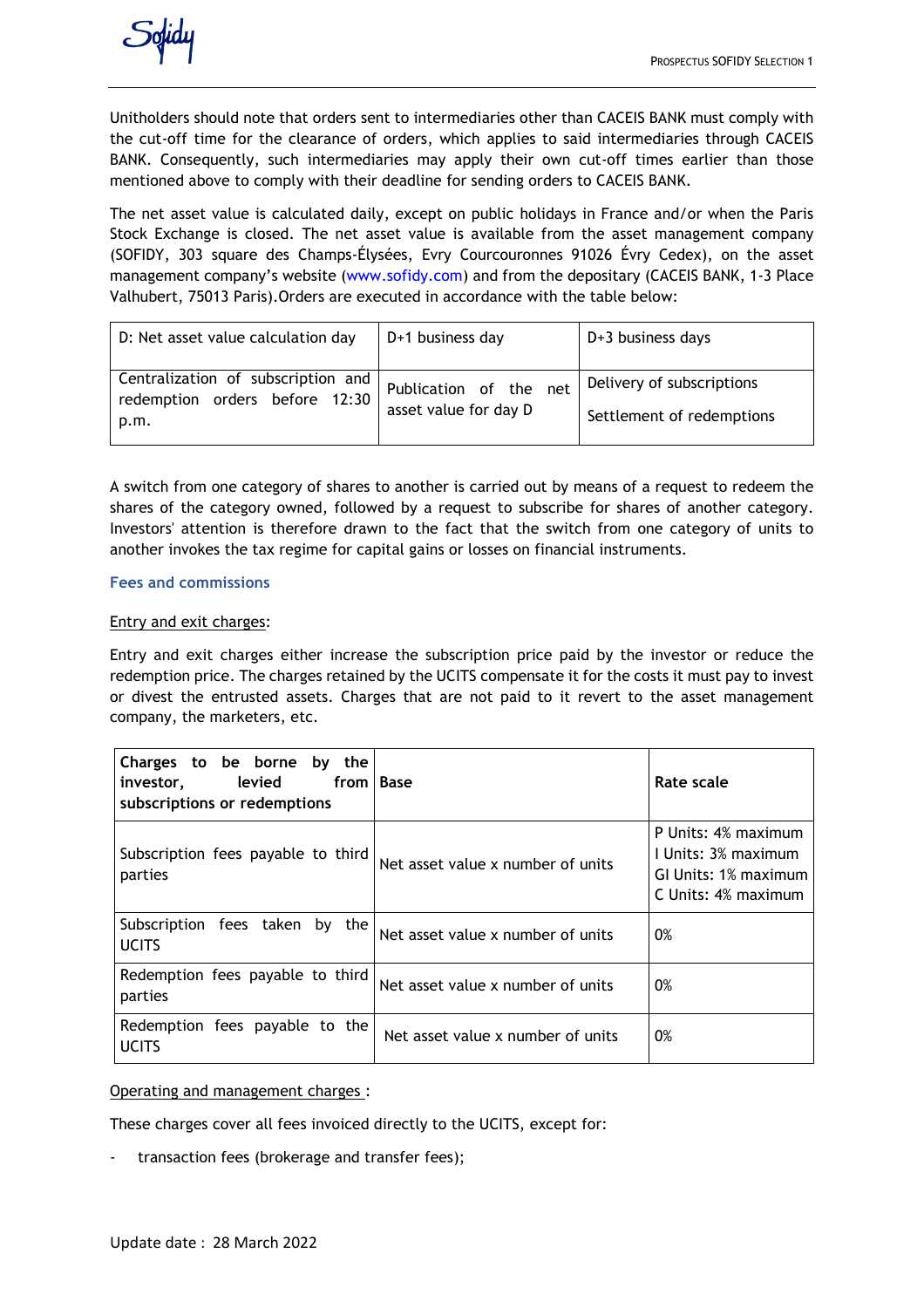Solidy

- outperformance commissions, which are paid to the management company when the UCITS has exceeded its objectives.

|              | Fees invoiced to the UCITS                                                                                                              | <b>Base</b>                                                                                                                                                                                                                                  | <b>Rate scale</b>                                                                                                                                                                             |
|--------------|-----------------------------------------------------------------------------------------------------------------------------------------|----------------------------------------------------------------------------------------------------------------------------------------------------------------------------------------------------------------------------------------------|-----------------------------------------------------------------------------------------------------------------------------------------------------------------------------------------------|
| 1            | Financial management and administrative<br>costs external to the asset management<br>company<br>(CAC, depositary, etc.) including taxes | Net assets                                                                                                                                                                                                                                   | P Units: 2.20% including<br>taxes maximum<br>I Units: 1.10% including<br>taxes maximum<br>Units:<br>0.75%<br>GL<br>including<br>taxes<br>maximum<br>C Units: 1.30% including<br>taxes maximum |
|              |                                                                                                                                         |                                                                                                                                                                                                                                              |                                                                                                                                                                                               |
| $\mathbf{2}$ |                                                                                                                                         | ESES (Euro Settlement for<br>Euronext-zone Securities)<br>marketable<br>securities<br>excluding UCITS (France,<br>Belgium<br>and<br>the<br>Netherlands)                                                                                      | €8                                                                                                                                                                                            |
|              |                                                                                                                                         | Marketable<br>securities<br>excluding UCITS (Germany,<br>Luxembourg,<br>Austria,<br>Greece, Switzerland, Spain, $\left  \epsilon_{13} \right $<br>Italy, Portugal, Sweden,<br>Finland, Norway, Denmark,<br>UK, US, Clearstream and<br>Japan) |                                                                                                                                                                                               |
|              | Transfer<br>(The transfer fees are received exclusively excluding UCITS (Hong Kong,<br>by<br>the                                        | fees   Marketable<br>securities<br>$depositary(1)$ .) Singapore, Australia, New<br>Zealand, Turkey and Poland)                                                                                                                               | €35                                                                                                                                                                                           |
|              |                                                                                                                                         | Marketable<br>securities<br>excluding UCITS (Czech   €45<br>Republic)                                                                                                                                                                        |                                                                                                                                                                                               |
|              |                                                                                                                                         | <b>UCITS</b>                                                                                                                                                                                                                                 | €10 (+€5 per annual or<br>repaired instruction)                                                                                                                                               |
|              |                                                                                                                                         | Cash                                                                                                                                                                                                                                         | €2                                                                                                                                                                                            |
|              |                                                                                                                                         | Spot, Forward and Currency<br>SWAP (STP integration)                                                                                                                                                                                         | €20                                                                                                                                                                                           |
|              |                                                                                                                                         | Spot<br>currency<br>(manual<br>integration)                                                                                                                                                                                                  | €50                                                                                                                                                                                           |
|              |                                                                                                                                         | Forward currency (manual<br>integration)                                                                                                                                                                                                     | €70                                                                                                                                                                                           |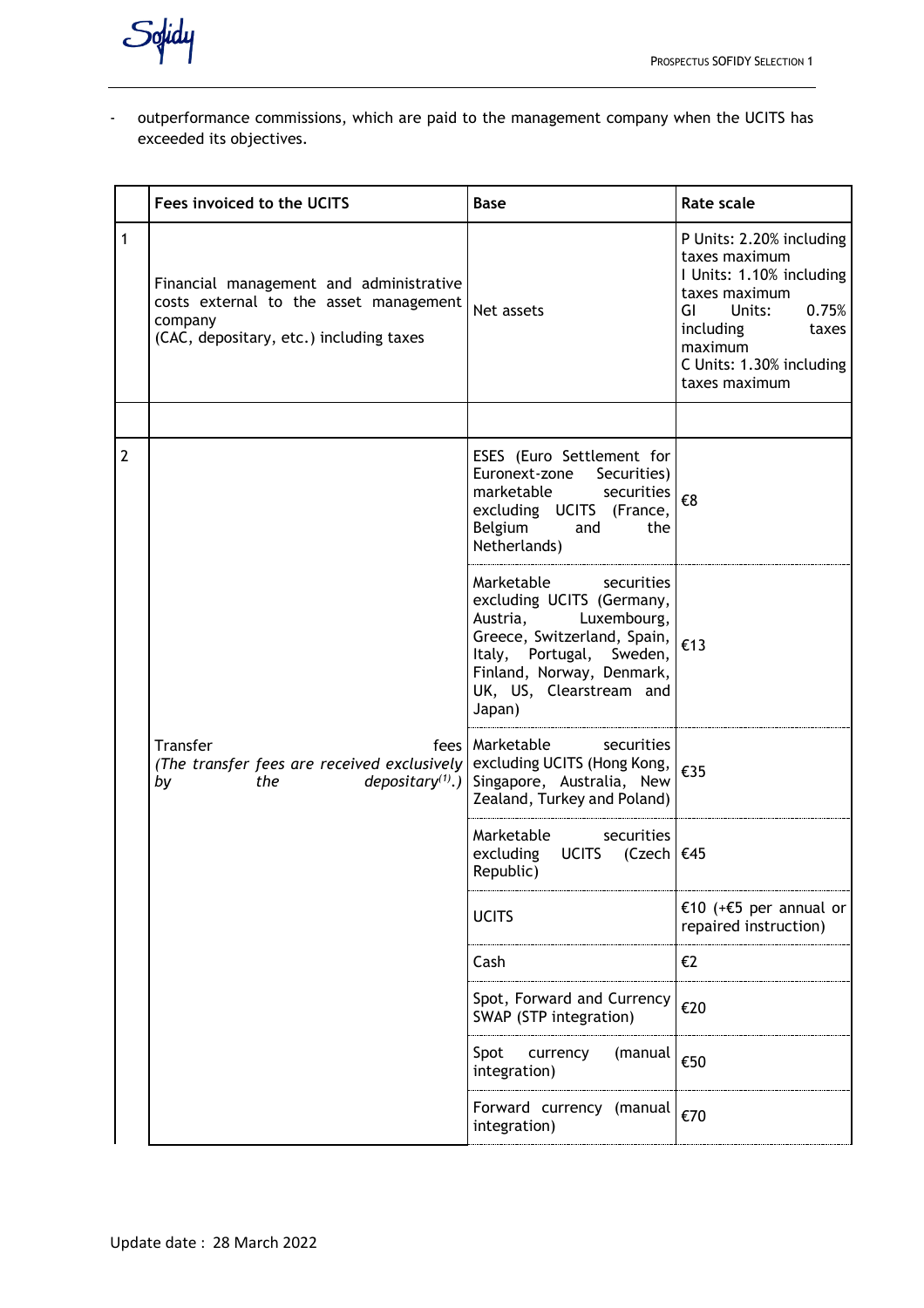|                  | Currency SWAP (manual<br>integration) | €100                                                                                                                                                                                                                                                                             |
|------------------|---------------------------------------|----------------------------------------------------------------------------------------------------------------------------------------------------------------------------------------------------------------------------------------------------------------------------------|
| Performance fees | Net assets                            | 20% including taxes of<br>the<br>annual annual<br>performance of the<br>Fund net of fees<br>compared with the<br>FTSE EPRA/NAREIT Euro<br>Zone Capped index net<br>dividends reinvested.<br>In compliance with the<br>"high water mark"<br>principle (2) from 1<br>December 2020 |

- $(1)$  Transfer fees are deducted in full by the UCITS Account-Keeper/Custodian. To perform its duties, the depositary in its capacity as Account-Keeper/Custodian of the UCITS charges a fixed or flat-rate fee per transaction depending on the nature of the securities, markets and financial instruments traded.
- (2) Performance fees follow the "High Water Mark" principle: no end of financial year performance fee is paid so long as the Fund's performance is below that of the benchmark since the last time a variable fee was paid. In addition, these performance fees are only paid if the Fund's performance is positive in absolute terms since the last time a variable fee was paid.

| <b>Base</b>             | Net assets before variable management fees                                                                                                                                                                                                                                                                                                                                                                                                                   |
|-------------------------|--------------------------------------------------------------------------------------------------------------------------------------------------------------------------------------------------------------------------------------------------------------------------------------------------------------------------------------------------------------------------------------------------------------------------------------------------------------|
| Date of recognition     | At the end of the financial year                                                                                                                                                                                                                                                                                                                                                                                                                             |
|                         | The calculation of the performance fee applies<br>separately to each unit.                                                                                                                                                                                                                                                                                                                                                                                   |
|                         | The additional performance on which the rate of<br>20% including taxes applies is equal to the<br>difference between:                                                                                                                                                                                                                                                                                                                                        |
| Performance calculation | - the net assets of the unit before variable<br>management fees (but net of fixed management<br>fees);<br>- the value of a theoretical reference asset having<br>achieved a performance equal to that of the<br>benchmark (FTSE EPRA/NAREIT Euro Zone<br>Capped net dividends reinvested) since the last<br>year-end closing where an outperformance fee<br>has been paid (1) and recording the same changes<br>from subscriptions/redemptions as the UCITS. |
| Provisioning            | Provision (or reversal of provision) included daily in<br>the net asset value                                                                                                                                                                                                                                                                                                                                                                                |

Performance fee calculation: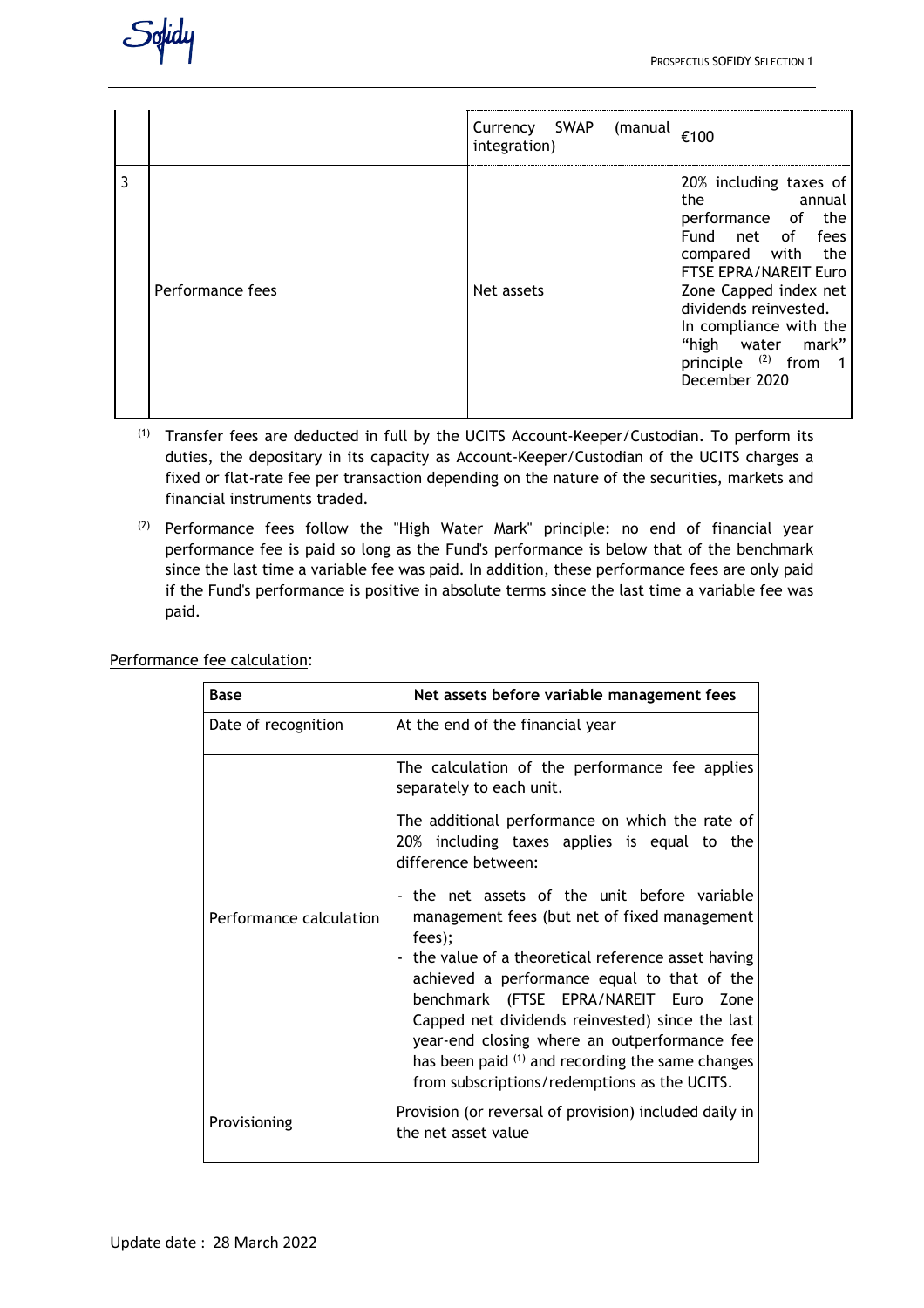

| Condition                                      | Positive unit performance compared to the last<br>year-end closing where a performance fee has been<br>paid <sup>(1)</sup>                              |
|------------------------------------------------|---------------------------------------------------------------------------------------------------------------------------------------------------------|
| Share of performance fee   20% including taxes |                                                                                                                                                         |
| Unit redemptions                               | When units are redeemed, the share of the<br>performance fee provisioned equal to the units<br>redeemed is acquired by the asset management<br>company. |
| Withdrawal date                                | At the closing date of each financial year                                                                                                              |

(1) Since the 1 January 2020 for the first reference period for commissions including the "high water mark" principle

## Intermediary selection procedure:

Each year, financial intermediaries are selected by the managers of the asset management company based on a series of service quality criteria:

- quality and price of execution (best execution);
- availability and responsiveness of the dedicated salesperson;
- quality of post-execution processing.

# **4 – Sales information**

Information requests and documents relating to the UCITS can be consulted and downloaded from the website [www.sofidy.com](http://www.sofidy.com/) or obtained directly from the asset management company:

- Asset management company: SOFIDY (303 square Champs Élysées, Evry Courcouronnes 91026 Évry Cedex)
- Email: [sofidy@sofidy.com](mailto:sofidy@sofidy.com)
- Telephone: +33 (0)1 69 87 02 00

Subscription and redemption requests relating to the Fund are centralised by the Fund's depositary: CACEIS Bank (1-3, place Valhubert, 75013 Paris).

Information on the inclusion of environmental, social and governance (ESG) criteria into investment policy is available at [www.sodify.com.](http://www.sodify.com/)

The management company may send the composition of the UCITS portfolio to its investors within a period of no less than 48 hours after the publication of the net asset value, solely for the purposes of calculating the regulatory requirements related to the Directive 2009/138/EC (Solvency 2). Each investor who wishes to participate in this system must have procedures in place to manage this sensitive information prior to receiving the portfolio composition so that it is used only for the calculation of prudential requirements.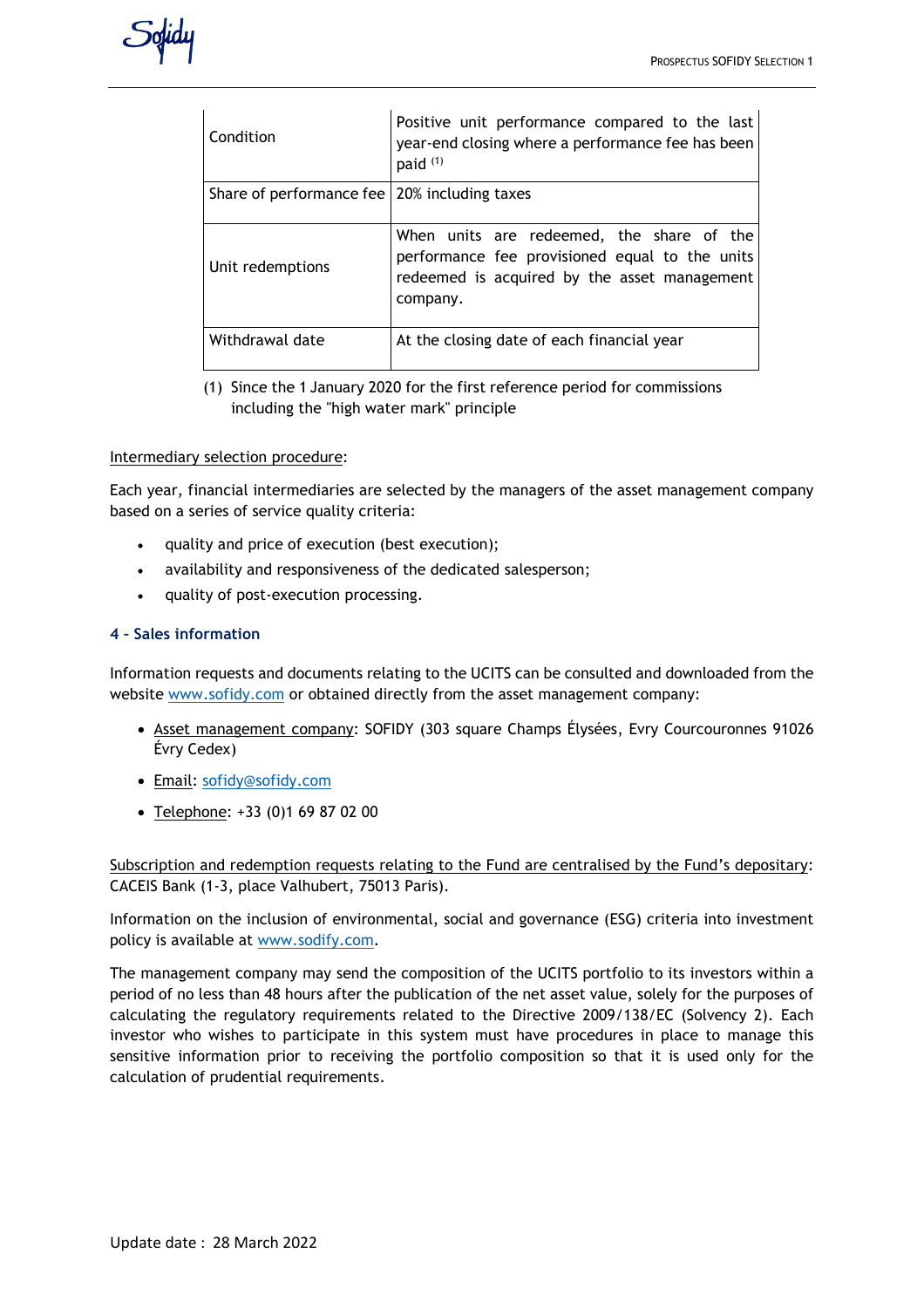

## **5 – Investment rules**

In addition to the ratios specific to the UCITS defined in the section "Eligible asset classes" in this prospectus, the UCITS shall comply with the regulatory ratios applicable to UCITS in accordance with Directive 2009/65/EC.

## **6 – Overall risk**

Overall risk is based on the commitment calculation method.

## **7 – Asset valuation rules**

#### Accounting methods:

The entity complies with the accounting rules prescribed by the regulations in force, in particular the accounting guidelines for UCITS (*Conseil National de la Comptabilité* Notice no. 2003-08 of 24 June 2003).

The accounting currency of the Fund is the euro.

Accounts relating to the securities portfolio are kept by reference to historical cost: inflows (purchases or subscriptions) and outflows (sales or redemptions) are recognised at their acquisition price, excluding costs. Any outflow generates a capital gain or loss on sale or redemption and possibly a redemption premium.

The UCITS values its portfolio at current value, the value resulting from the market value or, in the absence of a market, from external financial methods: appraised values, value used in a takeover bid or public exchange offer, significant transactions, etc.

The difference between the initial value and the current value generates a capital gain or loss, which will be recorded as "portfolio estimate variance".

Valuation rules are determined by, and under the responsibility of, the asset management company.

#### Asset valuation rules:

At each valuation, the Fund's assets are valued according to the following principles:

- Equities, bonds and similar listed securities (French and foreign securities): valued at their closing price, for foreign securities at the last known closing price;
- UCITS securities in the portfolio: valuation based on the last known net asset value;
- Listed derivatives: settlement price and/or closing price of the day;
- Negotiable debt securities:
	- $\circ$  negotiable debt securities that, on their acquisition, have a remaining maturity of less than three months, are valued linearly. The difference between the acquisition value and the redemption value is "linearised" over the remaining term,
	- $\circ$  negotiable debt securities acquired with a residual maturity of more than three months are marked to market until three months and one day before maturity. The reference rate used is the actuarial yield of French Government medium-term notes (BTANs) of equivalent maturity published by the Banque de France. The difference between the market value at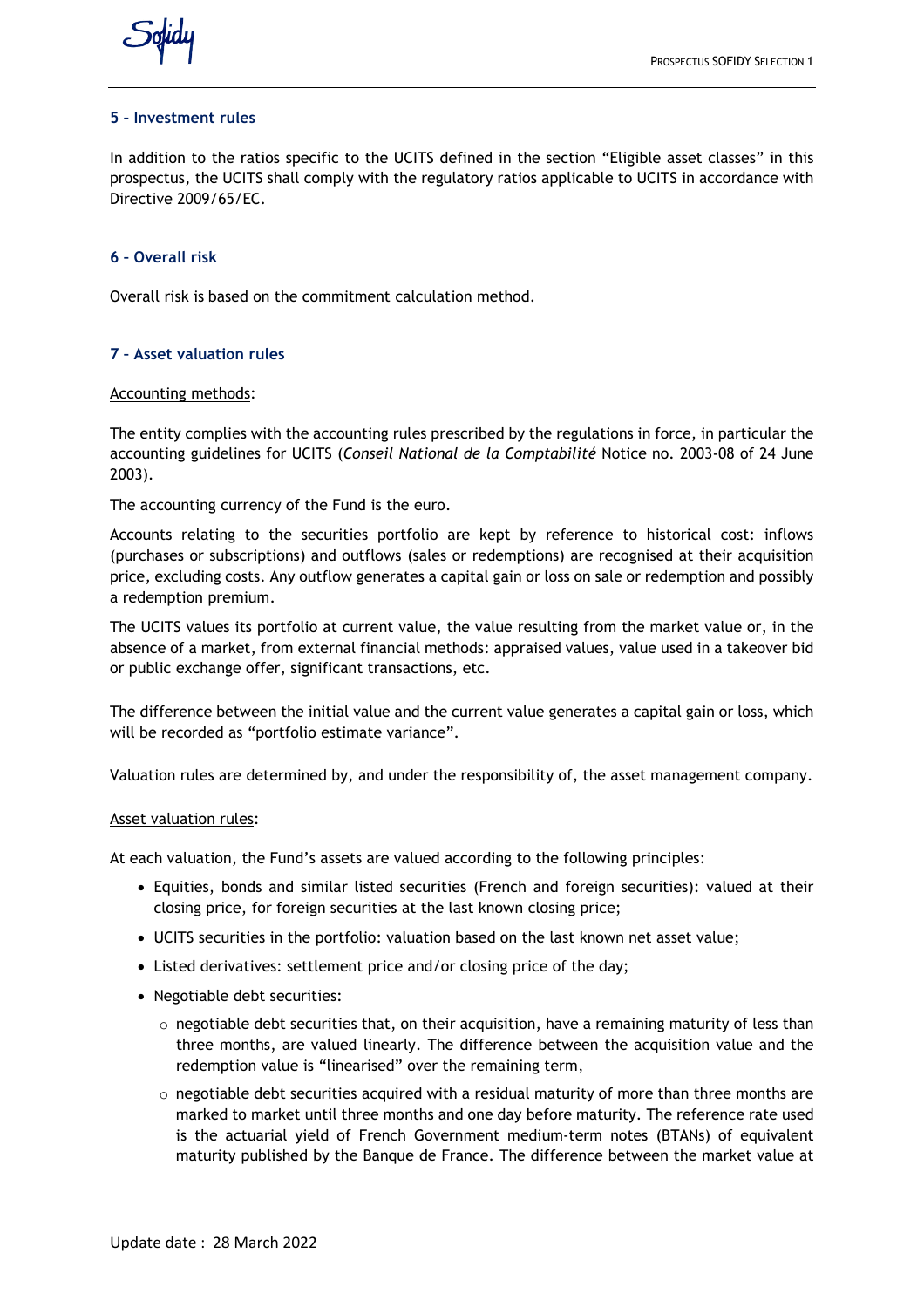three months and one day before maturity and the redemption value is "linearised" over the last three months.

Financial instruments, the price of which has not been recognised, are valued at either the last previous quoted price or the probable trading value as valued by the asset management company's executives. These valuations and documentation thereof are sent to the statutory auditor at the time of audit;

• Currencies: spot currencies are valued using the rates published daily on the financial databases used by the asset management company.

Income is recognised according to the accrual method.

## **8 – Remuneration Policy**

The asset management company's employee remuneration policy consists of a fixed portion and a variable portion. Variable remuneration is, where applicable, subject to the provisions of the AIFM and UCITS 5 Directives for Identified Staff within the meaning of those Directives. This remuneration is supplemented by mandatory employee savings schemes (profit-sharing) or voluntary schemes (incentive schemes, additional profit-sharing and matching contributions) as well as employee fund schemes (participation in the capital of the asset management company and managed funds).

The variable remuneration policy seeks to align the interests of employees with savers/investors in the managed funds.

Details of the remuneration policy are available on the asset management company's website [www.sofidy.com.](http://www.sofidy.com/) A hard copy version is available free on request.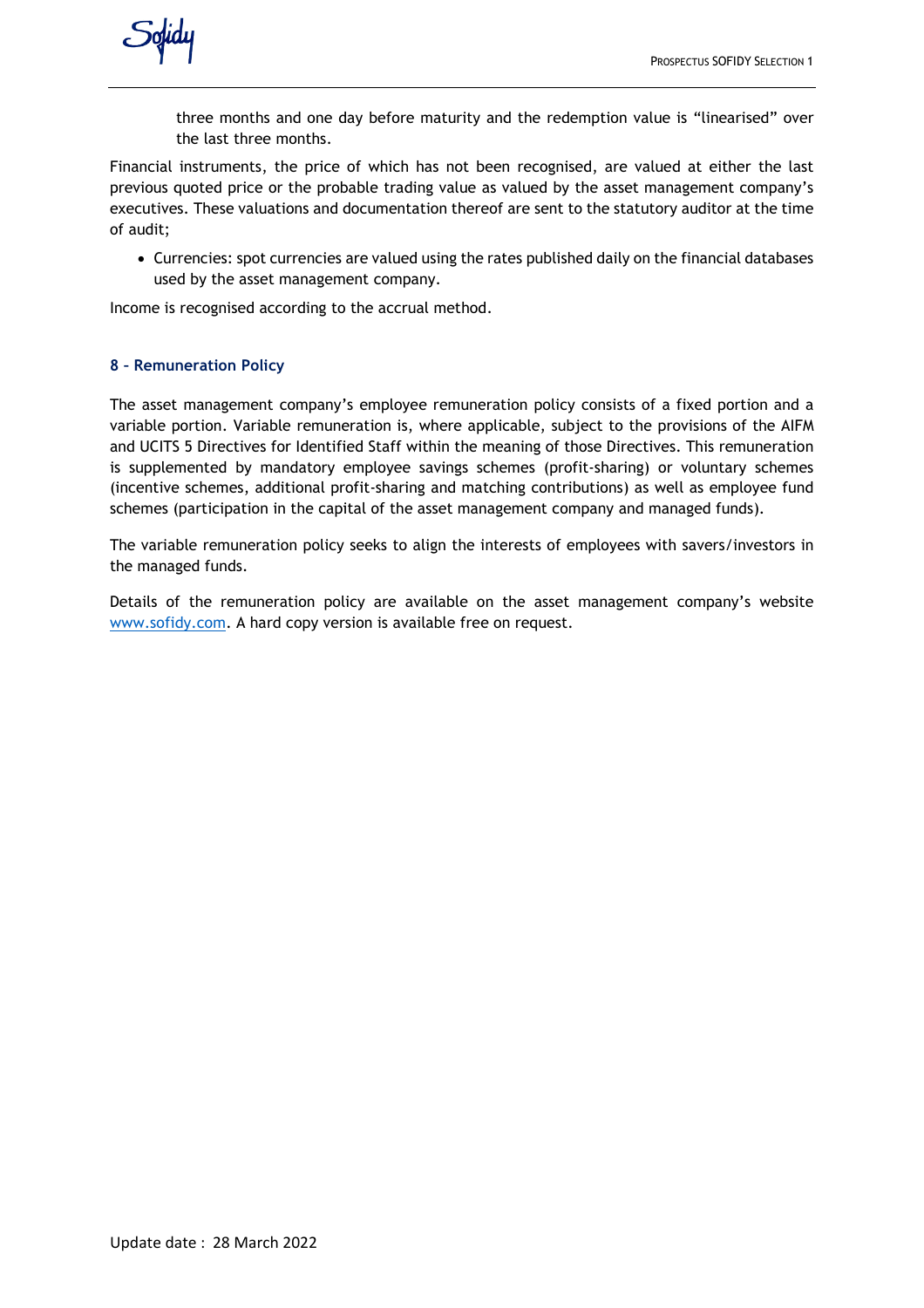#### **TERMS AND CONDITIONS**

#### **TITLE 1 - ASSETS AND UNITS**

#### **Article 1 – Co-ownership units**

The rights of co-owners are expressed in units, with each unit equal to the same fraction of the Fund's assets. Each unitholder has a co-ownership right over the assets of the Fund in proportion to the number of units held.

The term of the Fund shall be 99 years from 4 November 2014, except in the event of early dissolution or extension as specified in these rules.

Unit classes:

The terms of the different classes of units and their conditions of access are detailed in the Fund's prospectus.

The different unit classes may:

- have different income distribution regimes (distribution or capitalisation);
- be denominated in different currencies;
- be subject to different management fees;
- be subject to different subscription and redemption commissions;
- have a different par value;
- be reserved for one or more sales distribution networks.

Units may be split, at the discretion of the asset management company's Executive Management, into tenths, hundredths, thousandths or ten-thousandths referred to as fractions of units.

The provisions of the rules governing the issue and redemption of units shall apply to fractional units, the value of which shall always be proportional to the value of the unit that they represent. All other provisions of the regulations relating to the units apply to fractions of units without it being necessary to state this specifically, unless otherwise provided.

Lastly, the asset management company's Executive Management may, at its sole discretion, divide the units by creating new units that are allocated to the unitholders in exchange for the old units.

#### **Article 2 - Minimum asset amount**

Units may not be redeemed if the assets of the Fund fall below €300,000; if the assets remain below such amount for thirty days, the asset management company shall take the necessary steps to liquidate the UCITS concerned or perform one of the transactions listed in Article 411-16 of the AMF General Regulation (transfer of the UCITS).

#### **Article 3 - Issuance and redemption of units**

Units are issued at all times at the request of bearers based on their net asset value plus any subscription fees.

Redemptions and subscriptions are made under the terms and conditions and according to the procedures defined in the prospectus.

Fund units may be listed according to the applicable regulation.

Subscriptions must be fully paid up on the day the net asset value is calculated. They may be made in cash and/or by contribution of financial instruments. The asset management company has the right to refuse the securities proposed and, to this end, has a seven-day window after their deposit to announce its decision. If accepted, the securities contributed shall be valued according to the rules set forth in Article 4 and the subscription shall be completed based on the first net asset value following acceptance of the securities in question.

Redemptions are made exclusively in cash, except where the Fund is liquidated if unitholders have signed an agreement to accept redemption in securities. They shall be paid by the account-keeper within a maximum of five days after the valuation of the unit.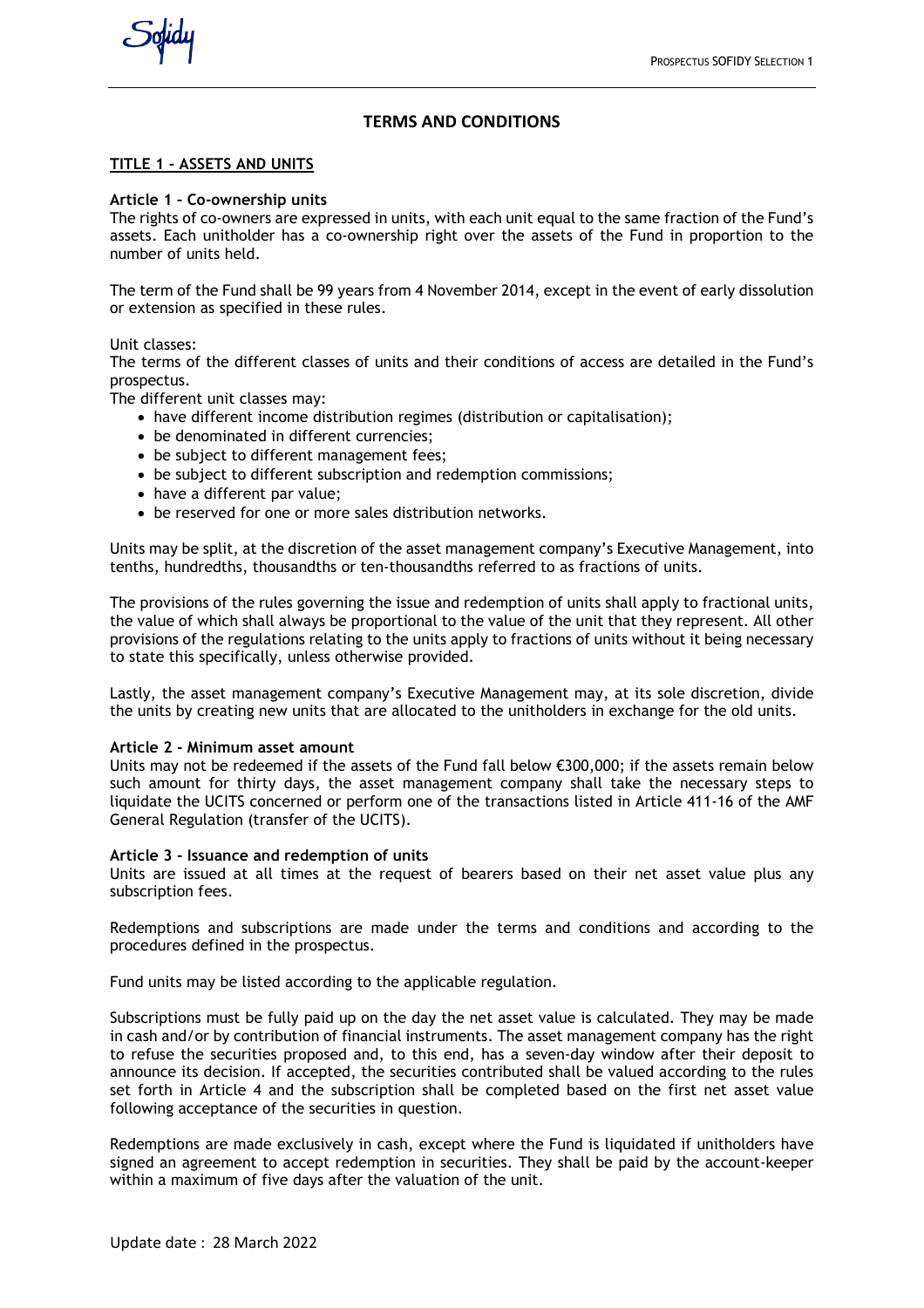Nevertheless, if under exceptional circumstances, the redemption requires the prior sale of assets included in the Fund, this timeframe may be extended by up to 30 days maximum.

Except for inheritance or inter vivos distributions, the sale or transfer of units between unitholders, or from unitholders to a third party, is equivalent to a redemption followed by a subscription; in the case of a third party, the amount of the sale or transfer must, if required, be supplemented by the beneficiary to reach at least the minimum subscription required by the Fund's prospectus.

Pursuant to Article L. 214-8-7 of the French Monetary and Financial Code, the issuance and redemption by the Fund of its units may be temporarily suspended by the asset management company under exceptional circumstances and in the interest of unitholders.

If the Fund's net assets are less than the amount set by the regulation, no unit may be redeemed. The Fund's asset management company may restrict or prevent certain persons or entities prohibited from holding units of the mutual fund (hereinafter, the "Ineligible Person").

An Ineligible Person is a "U.S. Person" as defined by Regulation S of the SEC (Part 230-17 CFR 230.903) and detailed in the prospectus.

To that end, the Fund's asset management company may:

(i) refuse to issue any units if it appears that such an issuance would or may result in the units being directly or indirectly held for the benefit of an Ineligible Person;

(ii) at any time require any person or entity whose name appears on the unitholder register, to provide any information, accompanied by a sworn statement, which it may deem necessary for the purpose of determining if the beneficial owner of the units concerned is an Ineligible Person; and

(iii) if it appears to the asset management company that a person or entity is (i) an Ineligible Person and (ii) alone or jointly, the beneficial owner of the units, order the forced sale of all units held by such unitholder after ten business days following the date on which the asset management company notifies the unitholder of the compulsory redemption. The forced sale shall be made at the last known net asset value, less any applicable fees, duties and commissions, which shall remain payable by the Ineligible Person after a period of ten business days following the date on which the asset management company notifies the unitholder of the compulsory redemption, during which the beneficial unitholder may present its observations to the competent body.

#### **Article 4 – Calculation of net asset value**

The net asset value of the units is calculated by taking account of the valuation rules stated in the prospectus.

#### **TITLE 2 - FUND OPERATIONS**

#### **Article 5 – The asset management company**

The asset management company manages the Fund in accordance with the guidelines defined for the Fund.

The asset management company acts in all circumstances on behalf of unitholders and may alone exercise the voting rights attached to securities held by the Fund.

#### **Article 5 bis - Operating rules**

The instruments and deposits eligible to be Fund assets and the investment rules are described in the prospectus.

#### **Article 6 – The depositary**

The depositary shall perform its tasks pursuant to the laws and regulations in force as well as the provisions contractually entrusted to it by the asset management company. It must ensure decisions are lawfully taken by the asset management company. It shall, where appropriate, take any precautionary measures it deems necessary. In the event of a dispute with the asset management company, it shall inform the French Financial Markets Authority (AMF).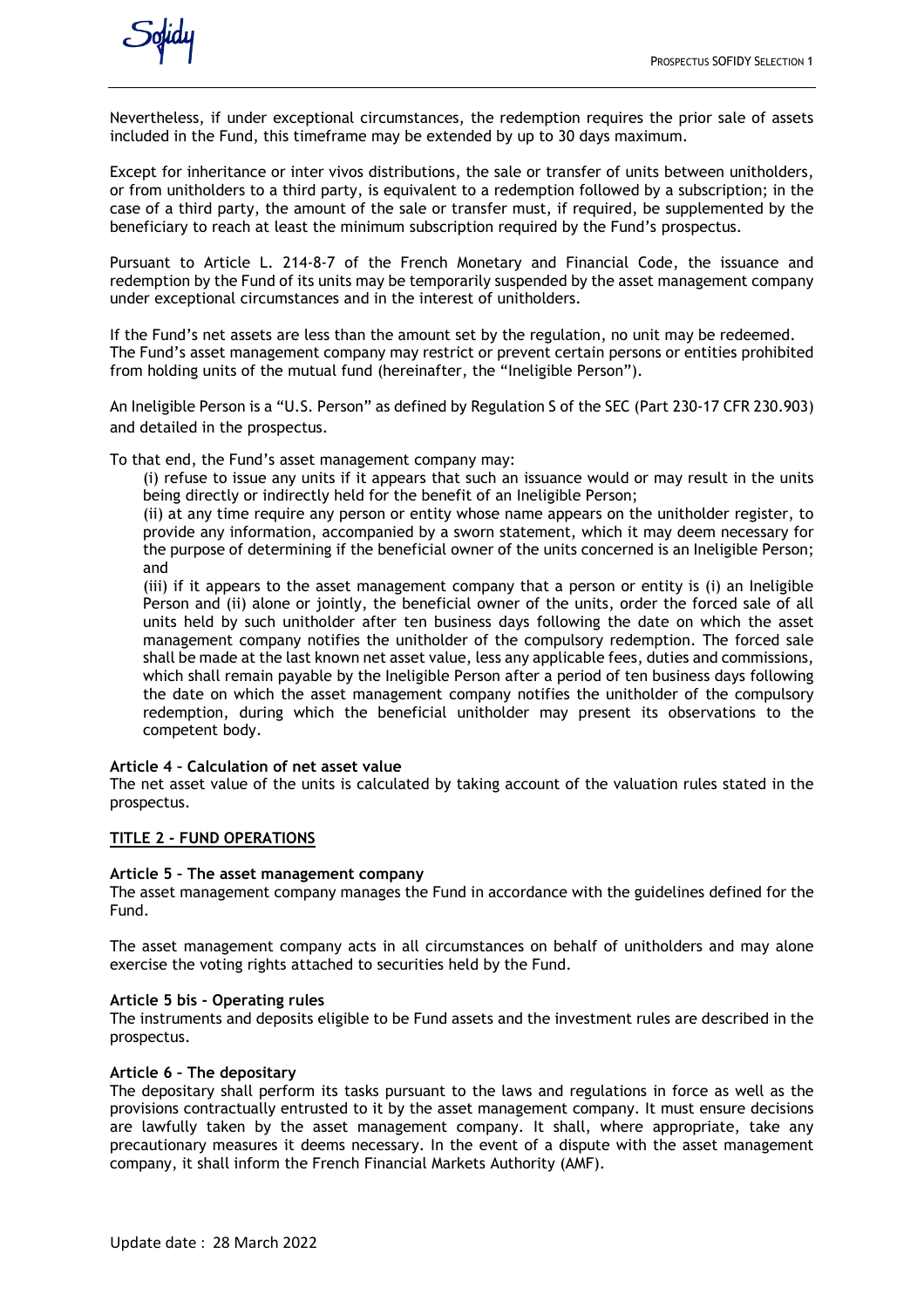

#### **Article 7 – The statutory auditor**

A statutory auditor is appointed for six financial years, after agreement with the AMF, by the Chief Executive Officer of the asset management company.

It shall certify the accuracy of the financial statements.

The statutory auditor can be re-appointed for another term.

The statutory auditor is required to report as soon as possible to the AMF any fact or decision concerning the UCITS of which it has become aware during the performance of its duties that may:

1) constitute a violation of the laws or regulations applicable to the Fund that may have a material impact on the financial position, results or assets and liabilities;

- 2) adversely affect the conditions or the continuity of its operations;
- 3) result in a qualified opinion or the refusal to certify the financial statements.

It is the statutory auditor who oversees the valuation of assets and the determination of exchange ratios during transformation, merger or spin-off operations.

It shall assess the value of any in-kind contribution.

It shall monitor the composition of the assets and other items before publication.

The statutory auditor's fees are set by mutual agreement between the statutory auditor and the Chief Executive Officer of the asset management company on the basis of a work programme specifying the procedures deemed necessary.

It certifies the situations that serve as a basis for distributing interim dividends.

#### **Article 8 - Accounts and management report**

At the end of each financial year, the asset management company shall prepare the summary documents and a report on the Fund's management during the past financial year.

The asset management company prepares, at least every six months and under the supervision of the depositary, a list of the UCITS' assets.

The asset management company shall make these documents available to unitholders within four months after the end of the financial year and shall inform them of the income to which they are entitled. These documents shall either be sent by post at the express request of the unitholders or made available to them at the asset management company.

## **TITLE 3 - PROCEDURE FOR ALLOCATION OF DISTRIBUTABLE AMOUNTS**

#### **Article 9 - Procedure for allocation of the distributable amounts**

The net result for the financial year is equal to the amount of interest, arrears, dividends, premiums and allotments, attendance fees and all income relating to the securities in the Fund's portfolio, plus income from amounts temporarily available, less management fees and borrowing costs.

Distributable amounts are comprised of:

- the net result plus retained earnings plus or minus the balance of the income adjustment account;
- realised capital gains, net of expenses, less realised losses, net of expenses, recognised during the financial year, plus net capital gains of the same nature recognised during previous financial years not yet distributed or capitalised, plus or minus the balance of the capital gains adjustment account.

The management company decides on the breakdown of profits.

Net result is allocated between the two classes of units in proportion to their share of the overall net assets.

For each class of units, where applicable, the mutual fund may choose one of the following formulas: